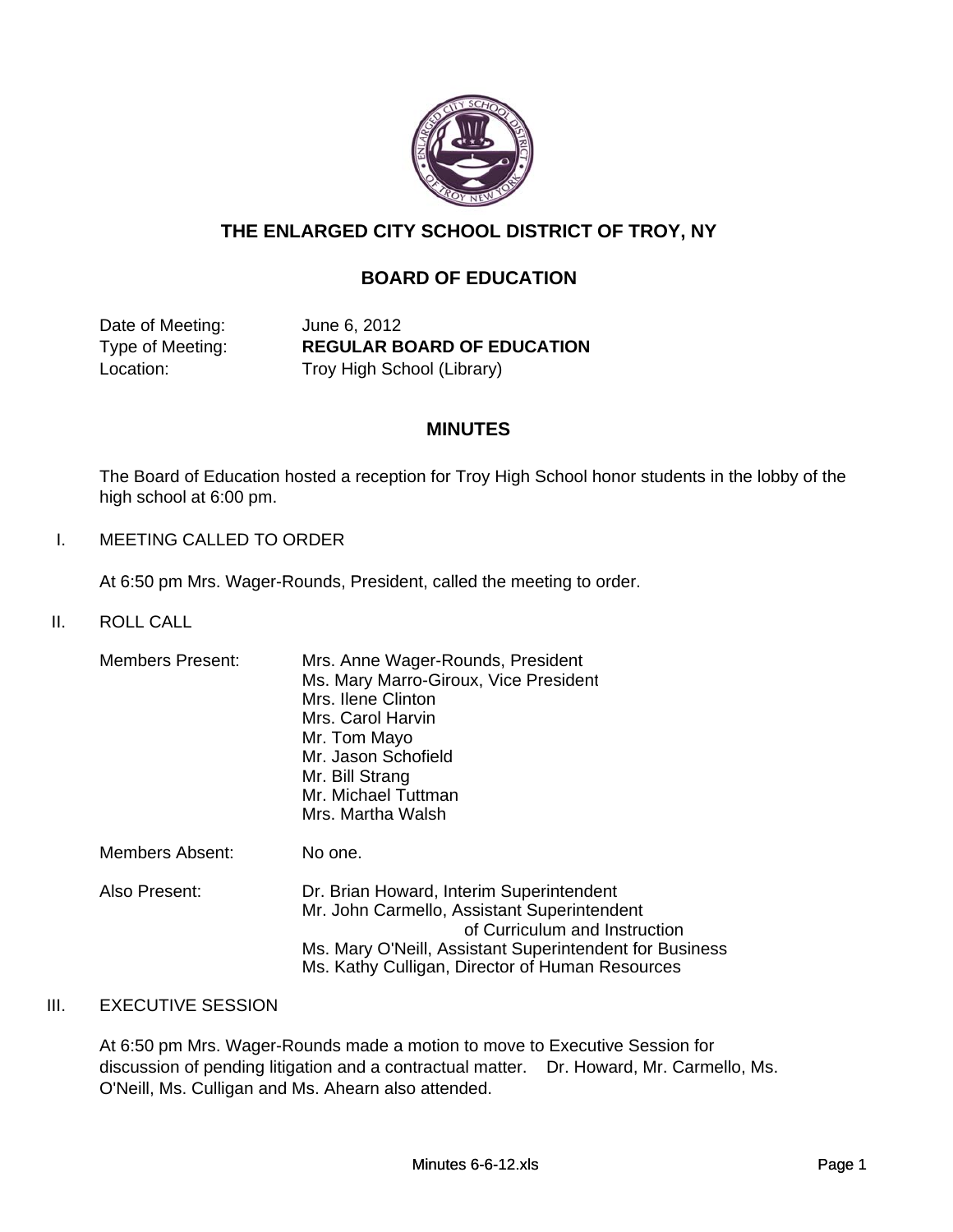### IV. PUBLIC SESSION

At 7:15 pm, Mrs. Wager-Rounds made a motion to move to Public Session and opened meeting with Pledge of Allegiance.

#### V. DISTRICT COMMUNITY ANNOUNCEMENTS

Mrs. Rounds stated she is very proud of THS Honor Students and it was a very nice reception held tonight. THS Marching Band will be in the Flag Day Parade on Sunday and Troy Schools will be featured on WMHT's "Our Town Troy" on June 14th.

### VI. SUPERINTENDENT'S REPORT

Dr. Howard reported that he and Mr Carmello met with the CASDA Committee. They have received a draft report and will be reviewing it. Dr. Howard would like to form an advisory committee regarding long-range leadership for the District

## VII. CAPITAL PROJECT UPDATE

Marc Rivers and Kersten Lorcher reported that the Capital Project is progressing well. Piles are done, final color pallets are selected and BOE will see them Project is on schedule and on budget.

### VIII. PUBLIC INPUT ON AGENDA AND NON-AGENDA ITEMS PUBLIC INPUT ON AGENDA AND NON AGENDA

Marge Davey (CSEA President) - She would like to congratulate CSEA employees on their retirement and thank them for their service.

### IX. APPROVAL OF MINUTES

#### **Mrs. Wager-Rounds made a motion for Consent Agenda to approve Items A1-7. Second: Ms. Marro-Giroux Carried: (Mrs. Harvin abstained) 8-0-1**

BE IT RESOLVED, that the Board of Education, hereby approves the following minutes:

- A. Board Meetings
- 1. Board of Education April 2, 2012
- 2. Board of Education April 17, 2012
- 3. Board of Education April 18, 2012
- 4. Board of Education May 6, 2012<br>5. Board of Education May 7, 2012
- 5. Board of Education May 7, 2012 (Executive Session)
- 6. Board of Education May 16, 2012
- 7. Board of Education May 29, 2012 (Executive Session)

## X. SUPERINTENDENT'S RECOMMENDATIONS - HUMAN RESOURCES

**Mrs. Wager-Rounds made a motion for Consent Agenda to approve Items 1-20. Second: Ms. Marro-Giroux Discussion: Mrs. Wager-Rounds congratulated those employees receiving tenure. Carried: 9-0**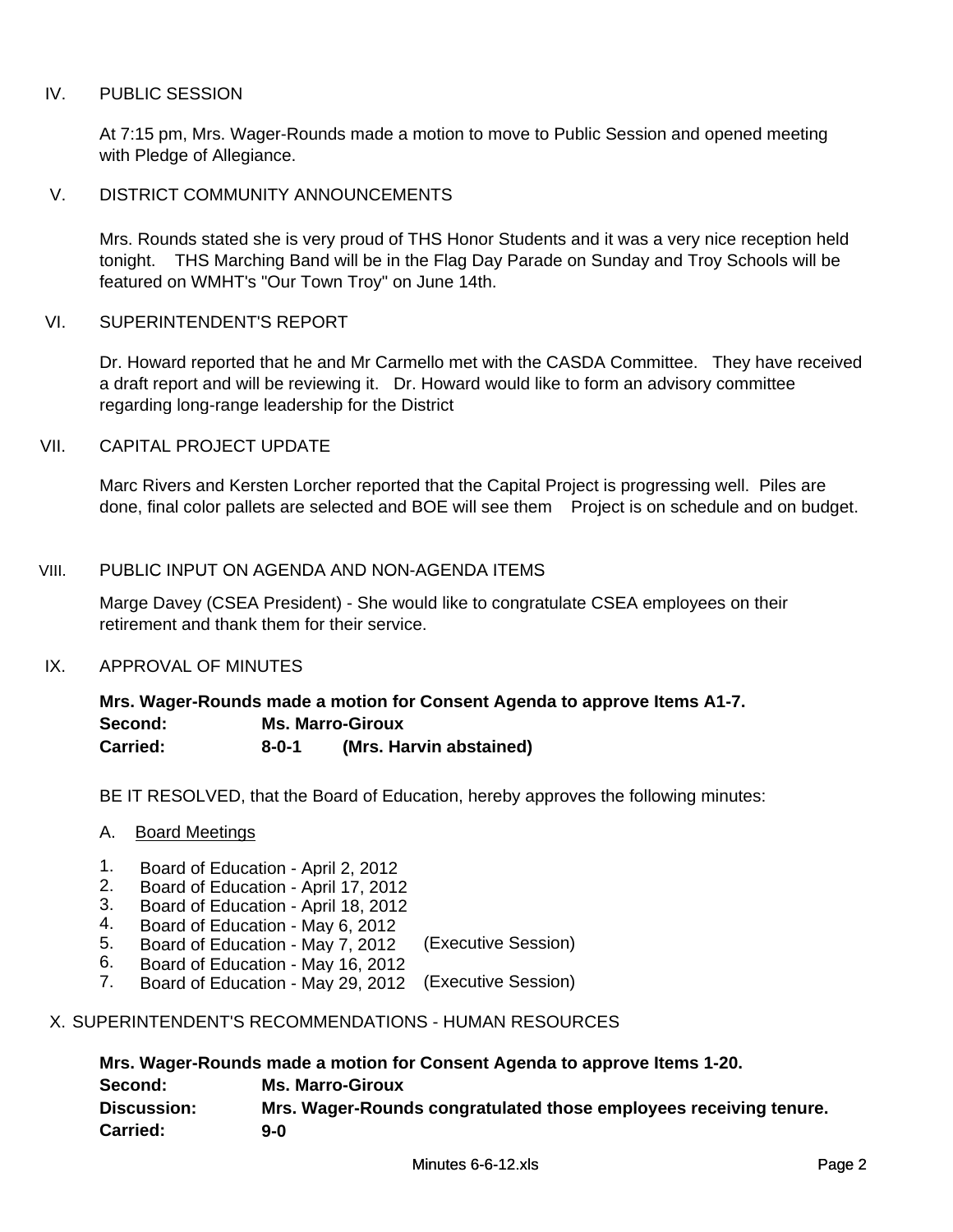## A. Staff Matters - Unclassified (Reviewed by Mr. Carmello)

BE IT RESOLVED, that the Board of Education of the Enlarged City School District of Troy, NY, hereby accepts the recommendation of the Superintendent to approve the following unclassified personnel actions:

#### 1. Unclassified Employee - Retirement

| <b>NAME</b><br>a. Joan Bendetti<br>b. Joan Windsor | <b>TENURE AREA</b><br><b>Teaching Assistant</b><br><b>Teaching Assistant</b> |                                         | % SERVICE<br>100%<br>100%  |                                  | <b>ASSIGNMENT</b><br><b>DMS</b><br>School 2 | (amend effective date from 4/18/12 BOE Agenda, page 2) | <b>EFFECTIVE DATE</b><br>7/2/12<br>7/1/12 |
|----------------------------------------------------|------------------------------------------------------------------------------|-----------------------------------------|----------------------------|----------------------------------|---------------------------------------------|--------------------------------------------------------|-------------------------------------------|
| 2. Unclassified Employee - Resignation             |                                                                              |                                         |                            |                                  |                                             |                                                        |                                           |
| <b>NAME</b><br>a. Stephanie Zarnosky               | <b>TENURE AREA</b><br><b>General Special Education</b>                       |                                         | % SERVICE<br>100%          |                                  | <b>ASSIGNMENT</b><br><b>DMS</b>             |                                                        | EFFECTIVE DATE<br>6/30/12                 |
|                                                    | 3. Unclassified Employee - Leave of Absence                                  |                                         |                            |                                  |                                             |                                                        |                                           |
| <b>NAME</b>                                        | <b>TENURE AREA</b>                                                           | % SERVICE                               |                            | ASSIGNMENT                       |                                             | EFFECTIVE DATE                                         | <b>REASON</b>                             |
| a. Lynn Mayack<br>b. Marjorie<br>Olsen-Isbester    | Elementary<br><b>General Special</b><br>Education                            | 100%<br>100%                            |                            | School 18<br><b>DMS</b>          | 5/14/12<br>$(3 \text{ days})$               | $5/10 - 5/15/12$                                       | w/o pay<br>w/o pay                        |
|                                                    | 4. Unclassified Employee - Tenure Appointments                               |                                         |                            |                                  |                                             |                                                        |                                           |
| <b>NAME</b>                                        | <b>TENURE AREA</b>                                                           | % SERVICE                               |                            | <b>ASSIGN</b>                    | <b>TENURE</b>                               | <b>EFFEC DATE</b>                                      | <b>CERTIFICATION</b><br><b>STATUS</b>     |
| a. Cynthia Didonna-Drake Art                       |                                                                              | 100%                                    |                            | <b>THS</b>                       | 9/1/12                                      |                                                        | Art, Permanent                            |
| b. Marisa Gale                                     | <b>Remedial Reading</b>                                                      | 100%                                    |                            | <b>DMS</b>                       | 9/1/12                                      |                                                        | Reading, Permanent                        |
| c. Jamie Gargano                                   | Foreign Language                                                             | 100%                                    |                            | <b>THS</b>                       | 9/1/12                                      |                                                        | Spanish, Initial                          |
| d. Heather Gelatt                                  | <b>School Counseling</b><br>& Guidance                                       | 100%                                    |                            | <b>THS</b>                       | 9/1/12                                      |                                                        | School Counselor,<br>Permanent            |
| e. Michael Hurteau                                 | <b>Physical Education</b><br>& Recreation                                    | 100%                                    |                            | <b>DMS</b>                       | 9/1/12                                      |                                                        | Physical Education,<br>Professional       |
| f. Kenneth Kelly                                   | Music                                                                        | 100%                                    |                            | Elementary                       | 9/1/12                                      |                                                        | Music, Professional                       |
| g. Katie Neville                                   | <b>Mathematics</b>                                                           | 100%                                    |                            | <b>THS</b>                       | 9/1/12                                      |                                                        | Mathematics, Initial                      |
| h. Lisa Serafini-Alonzi                            | Foreign Language                                                             | 100%                                    |                            | <b>THS</b>                       | 9/1/12                                      |                                                        | Italian, Professional                     |
| i. Kari Testo                                      | <b>Remedial Reading</b>                                                      | 100%                                    |                            | School 2                         | 9/1/12                                      |                                                        | Literacy, Professional                    |
| j. Qiana Young                                     | <b>School Counseling</b><br>& Guidance                                       | 100%                                    |                            | <b>CHS</b>                       | 9/1/12                                      |                                                        | School Counselor,<br>Provisional          |
|                                                    | 5. Unclassified Employee - Temporary Appointments                            |                                         |                            |                                  |                                             |                                                        |                                           |
| <b>NAME</b><br>a. Eileen Catlin                    | <b>TENURE AREA /</b><br><b>POSTION TITLE</b><br>Elementary                   | $\frac{9}{6}$<br><b>SERVICE</b><br>100% | <b>ASSIGN</b><br>School 18 | <b>EFFECTIVE</b><br><b>DATES</b> | $5/2/12 - 6/30/12$                          | <b>CERT</b><br><b>STATUS</b><br>Childhood Ed,          | <b>SALARY</b><br><b>RATE</b><br>\$46,250  |
| (L. Mayack)                                        |                                                                              |                                         |                            |                                  |                                             | Professional                                           | $(S-3, Col E)$<br>to be prorated          |
| b. Jarred Collins<br>(S. Shoemaker)                | Mathematics                                                                  | 100%                                    | <b>THS</b>                 |                                  | 5/11/12 - 6/30/12                           | Mathematics,<br>Initial                                | \$42,500<br>$(S-1, Col A)$                |

c. Monique Serafin Spanish 80% DMS 9/1/12 - 6/30/13 Spanish,

to be prorated

\$63,200

Permanent (S-23, Col E)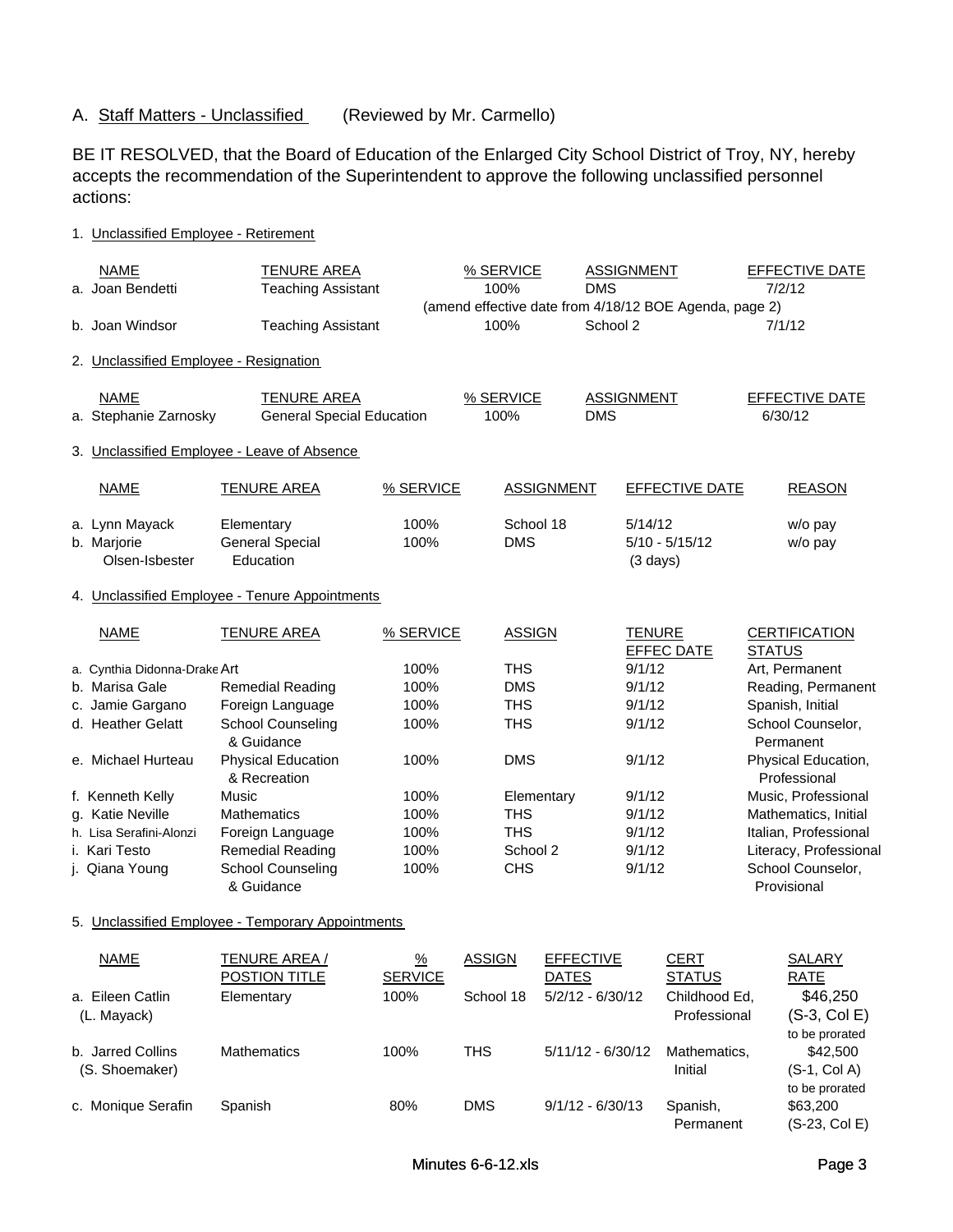| d. Joseph Pafundi    | Italian                                               | 60% | THS             | $9/1/12 - 6/30/13$                              | Italian,<br>Permanent     | \$26,700<br>$(S-1, Col E)$ |
|----------------------|-------------------------------------------------------|-----|-----------------|-------------------------------------------------|---------------------------|----------------------------|
| e. Eleanor Christie  | German                                                | 40% | <b>THS</b>      | $9/1/12 - 6/30/13$                              | German 7-12,<br>Initial   | \$20,200<br>$(S-8, Col D)$ |
| f. Eduardo Gutierrez | <b>HVCC/SUNYA</b><br><b>Statistics &amp; Calculus</b> | 40% | <b>THS</b>      | $9/1/12 - 6/30/13$                              | Mathematics,<br>Permanent | \$18,400<br>$(S-1, Col K)$ |
| g. Linda Seymour     | <b>CEIP Coordinator</b>                               | 20% | THS             | $9/1/12 - 6/30/13$                              | Coord Work<br>Base, Prof  | \$9,940<br>$(S-5, Col K)$  |
| h. Richard Hurley    | 21st Century<br>Asst Program Director                 | 50% | <b>DMS</b>      | 7/1/12 - 6/30/13                                | Teaching Asst,<br>Level 1 | \$24,225                   |
| i. Patricia Burgess  | Testing & Assessment<br>Facilitator                   |     | <b>District</b> | $9/1/12 - 6/30/13$                              |                           | \$30,000                   |
| j. Kathleen Slezak   | Odyssey of the Mind<br>Facilitator                    |     | <b>District</b> | 7/1/12 - 6/30/13                                |                           | \$7,000<br>(stipend)       |
| k. Rhonda Hermance   | Arts in Education<br>Facilitator                      |     | <b>District</b> | $9/1/12 - 6/30/13$                              |                           | \$1,848<br>(stipend)       |
| I. Ronald Sousa      | Evening School 'Sunset Program'<br>Program Director   |     | <b>THS</b>      | 7/1/12 - 6/30/13<br>(Mon-Thurs $@$ 4 hrs / day) |                           | \$30 / hour                |

#### 6. Unclassified Employee - 2012-13 Curriculum Leaders

| <b>NAME</b>         | TENURE AREA                                                                                           | <b>ASSIGNMENT</b>      | <b>SALARY RATE</b>                    |  |  |  |  |
|---------------------|-------------------------------------------------------------------------------------------------------|------------------------|---------------------------------------|--|--|--|--|
| a. Linda Lupian     | Home Economics                                                                                        | Business/VoTec/F&CS    | .2 release time $+ $1,848.00$ stipend |  |  |  |  |
| b. Eleanor Christie | Foreign Language                                                                                      | <b>LOTE 7-12</b>       | .2 release time $+ $1,848.00$ stipend |  |  |  |  |
| c. Nancy Serson     | Media Specialist                                                                                      | Library K-12           | .2 release time $+ $1,848.00$ stipend |  |  |  |  |
| d. James Burger     | Art                                                                                                   | Art K-12               | .4 release time $+ $1,848.00$ stipend |  |  |  |  |
| e. Nancy Smith      | <b>Mathematics</b>                                                                                    | Mathematics K-8        | .4 release time $+ $1,848.00$ stipend |  |  |  |  |
| f. MG Tompkins      | <b>Mathematics</b>                                                                                    | Mathematics 9-12       | .4 release time $+ $1,848.00$ stipend |  |  |  |  |
| g. Jason Boemio     | Music                                                                                                 | Music K-12             | .4 release time $+ $1,848.00$ stipend |  |  |  |  |
| f. Seth Cohen       | Science                                                                                               | Science K-12           | .4 release time $+ $1,848.00$ stipend |  |  |  |  |
| g. David Kennedy    | <b>Social Studies</b>                                                                                 | Social Studies 7-12    | .4 release time $+ $1,848.00$ stipend |  |  |  |  |
| h. Ronald Sousa     | <b>Special Education</b>                                                                              | Special Education 7-12 | .4 release time $+ $1,848.00$ stipend |  |  |  |  |
|                     | (release time plus stipend plus Eslave professional development @ C4EO, 00 spek for all of the above) |                        |                                       |  |  |  |  |

(release time plus stipend plus 5 days professional development @\$150.00 each for all of the above)

#### 7. Unclassified Employee - 2012-13 Interns (Unpaid)

| <b>NAME</b>          | <b>COLLEGE</b>                                                    | AREA OF STUDY     | <b>SUPERVISOR</b> | <b>ASSIGNMENT</b>        |
|----------------------|-------------------------------------------------------------------|-------------------|-------------------|--------------------------|
| a. Rebecca Arellano  | <b>SUNY Albany</b>                                                | Administrative    | <b>Tracy Ford</b> | School 16                |
|                      | 8. Unclassified Employee - 2012-13 Summer School Interns (Unpaid) |                   |                   |                          |
| <b>NAME</b>          | <b>COLLEGE</b>                                                    | AREA OF STUDY     | <b>SUPERVISOR</b> | <b>ASSIGNMENT</b>        |
| a. Christopher Doody | College of St. Rose                                               | Administrative    | Dennis Bye        | Secondary Summer         |
| b. Kiante Jones      | <b>SUNY Albany</b>                                                | Administrative    | Dennis Bye        | Secondary Summer         |
| c. Jennifer Karn     | College of St. Rose                                               | Administrative    | Judi Gawinski     | <b>Elementary Summer</b> |
| d. Nicole Bak        | <b>SUNY Albany</b>                                                | Intern Supervisor | Judi Gawinski     | <b>Elementary Summer</b> |
| e. Laura Ficarra     | <b>SUNY Albany</b>                                                | Intern Supervisor | Judi Gawinski     | <b>Elementary Summer</b> |
| f. Joanne Kelly      | <b>SUNY Albany</b>                                                | Intern Supervisor | Judi Gawinski     | <b>Elementary Summer</b> |
| g. Matt LaFave       | <b>SUNY Albany</b>                                                | Intern Supervisor | Judi Gawinski     | <b>Elementary Summer</b> |
| h. Job Thomas        | <b>SUNY Albany</b>                                                | Intern Supervisor | Judi Gawinski     | <b>Elementary Summer</b> |
| i. Julie Slichko     | <b>SUNY Albany</b>                                                | Intern Supervisor | Judi Gawinski     | <b>Elementary Summer</b> |
| j. Katherine Bafumo  | <b>SUNY Albany</b>                                                | Elementary        | Judi Gawinski     | <b>Elementary Summer</b> |
| k. Caitlin Burke     | <b>SUNY Albany</b>                                                | Elementary        | Judi Gawinski     | <b>Elementary Summer</b> |

l. Kelsey Butz SUNY Albany Elementary Judi Gawinski Elementary Summer m. Kimberly Campbell SUNY Albany Elementary Judi Gawinski Elementary Summer n. Marissa Carpenter SUNY Albany Elementary Judi Gawinski Elementary Summer o. Jessica Coles SUNY Albany Elementary Judi Gawinski Elementary Summer p. Briana Conroy SUNY Albany Elementary Judi Gawinski Elementary Summer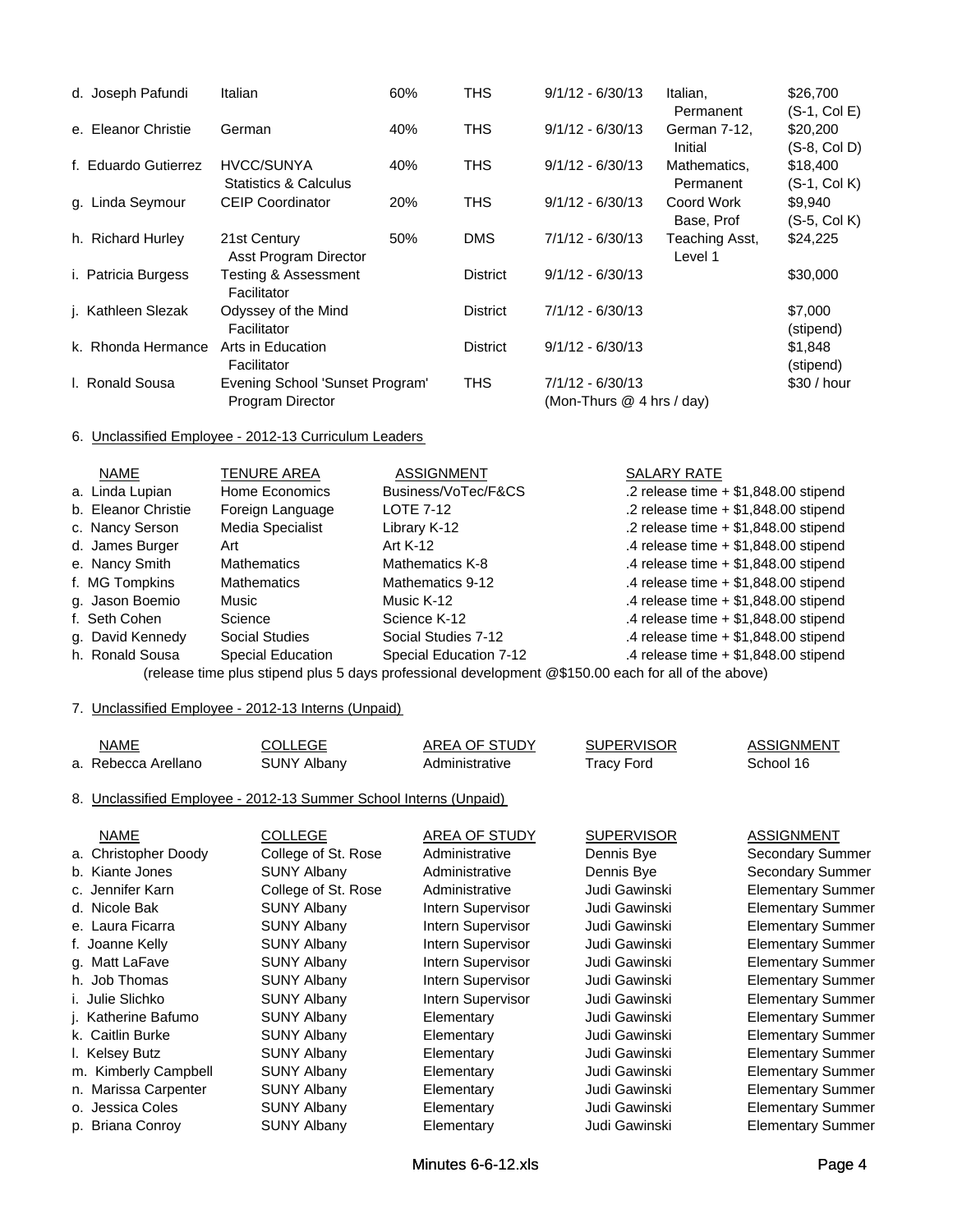| g. Brenna Dugan       | <b>SUNY Albany</b> | Elementary | Judi Gawinski |
|-----------------------|--------------------|------------|---------------|
| r. Yvonne Dungan      | <b>SUNY Albany</b> | Elementary | Judi Gawinski |
| s. Ryan Gifford       | <b>SUNY Albany</b> | Elementary | Judi Gawinski |
| t. Meghan Halley      | <b>SUNY Albany</b> | Elementary | Judi Gawinski |
| u. Christine Hamm     | <b>SUNY Albany</b> | Elementary | Judi Gawinski |
| v. Fallon Jankowski   | <b>SUNY Albany</b> | Elementary | Judi Gawinski |
| w. John Kowalski      | <b>SUNY Albany</b> | Elementary | Judi Gawinski |
| x. Meredyth Monroe    | <b>SUNY Albany</b> | Elementary | Judi Gawinski |
| y. Michael Ouimet     | <b>SUNY Albany</b> | Elementary | Judi Gawinski |
| z, Christine Peyron   | <b>SUNY Albany</b> | Elementary | Judi Gawinski |
| aa. Sara Pick         | <b>SUNY Albany</b> | Elementary | Judi Gawinski |
| bb. Rachel Piertocola | <b>SUNY Albany</b> | Elementary | Judi Gawinski |
| cc. Christine Senac   | <b>SUNY Albany</b> | Elementary | Judi Gawinski |
| dd. Ashley Sheedy     | <b>SUNY Albany</b> | Elementary | Judi Gawinski |
| ee. Felicia Smith     | <b>SUNY Albany</b> | Elementary | Judi Gawinski |
| ff. Jamie Stall       | <b>SUNY Albany</b> | Elementary | Judi Gawinski |
| gg. Katelyn Swider    | <b>SUNY Albany</b> | Elementary | Judi Gawinski |
| hh. Tara Zink         | <b>SUNY Albany</b> | Elementary | Judi Gawinski |

Elementary Summer Elementary Summer Elementary Summer **Elementary Summer** Elementary Summer **Elementary Summer** Elementary Summer Elementary Summer **Elementary Summer** Elementary Summer Elementary Summer **Elementary Summer** Elementary Summer Elementary Summer Elementary Summer **Elementary Summer** Elementary Summer Elementary Summer

#### 9. Unclassified Employees - 2011-12 Extra Assignments

| NAME            | TENURE AREA |            | ASSIGNMENT | <b>SALARY RATE</b>      |
|-----------------|-------------|------------|------------|-------------------------|
| a. Laura Arnold | Mathematics | 6th period | THS        | \$3,000.00 (March-June) |

#### 10. Unclassified Employees - 2012 Secondary Summer School (7/2/12 - 8/17/12)

| <b>NAME</b>             | <b>POSITION TITLE</b>         | <b>STEP</b> | SALARY RATE         |                    |
|-------------------------|-------------------------------|-------------|---------------------|--------------------|
| a. Arielle Buccella     | English                       |             | \$4,177.00          |                    |
| b. Jonathan Drayton     | English                       | 1           | \$4,177.00          |                    |
| c. Melissa Gardner      | English                       | 3           | \$5,362.00          |                    |
| d. Monica Staats        | English                       | 1           | \$4,177.00          | pending enrollment |
| e. Monica Staats        | <b>ELA Substitute</b>         |             | \$67.00 / day       |                    |
| f. Christopher Caputo   | Mathematics                   | 3           | \$5,362.00          |                    |
| g. Jarred Collins       | <b>Mathematics</b>            | 1           | \$4,177.00          |                    |
| h. Nicole Desrosiers    | <b>Mathematics</b>            | 3           | \$5,362.00          |                    |
| i. Victoria Martuscello | <b>Mathematics</b>            | 1           | \$4,177.00          | pending enrollment |
| i. Victoria Martuscello | <b>Math Substitute</b>        |             | \$67.00 / day       |                    |
| k. Justin Birk          | Science                       | 3           | \$5,362.00          |                    |
| I. Jeffrey Carminati    | Science                       | 3           | \$5,362.00          |                    |
| Douglas Loeser<br>m.    | Science                       | 3           | \$5,362.00          |                    |
| n. Holly Kingstrom      | <b>Social Studies</b>         | 1           | \$4,177.00          |                    |
| o. Tyrone O'Meally      | Social Studies                | 3           | \$5,362.00          |                    |
| p. Caitlin Ziobrowski   | <b>Social Studies</b>         | 3           | \$5,362.00          |                    |
| p. Amanda Arze          | Special Education             | 3           | \$5,362.00          |                    |
| r. Tara Evans           | Special Education             | 3           | \$5,362.00          |                    |
| s. Diane Hull           | <b>ESL</b>                    | 2           | \$4,586.00          |                    |
| t. Tony Fruscio         | Health & PE                   | 3           | \$5,362.00          |                    |
| u. Marc LaFleche        | Health & PE Substitute        |             | \$67.00 / day       |                    |
| v. Patricia lacobelli   | Media Center                  | 3           | \$2,681.00<br>split |                    |
| w. Nancy Serson         | Media Center                  | 3           | \$2,681.00<br>split |                    |
| x. Norris Benbow        | <b>Teaching Assistant</b>     |             | \$26.00 / hour      |                    |
| v. Carol Brown          | <b>Teaching Assistant</b>     |             | \$26.00 / hour      |                    |
| z. Angela Ryan          | <b>T-Assistant Substitute</b> |             | \$26.00 / hour      |                    |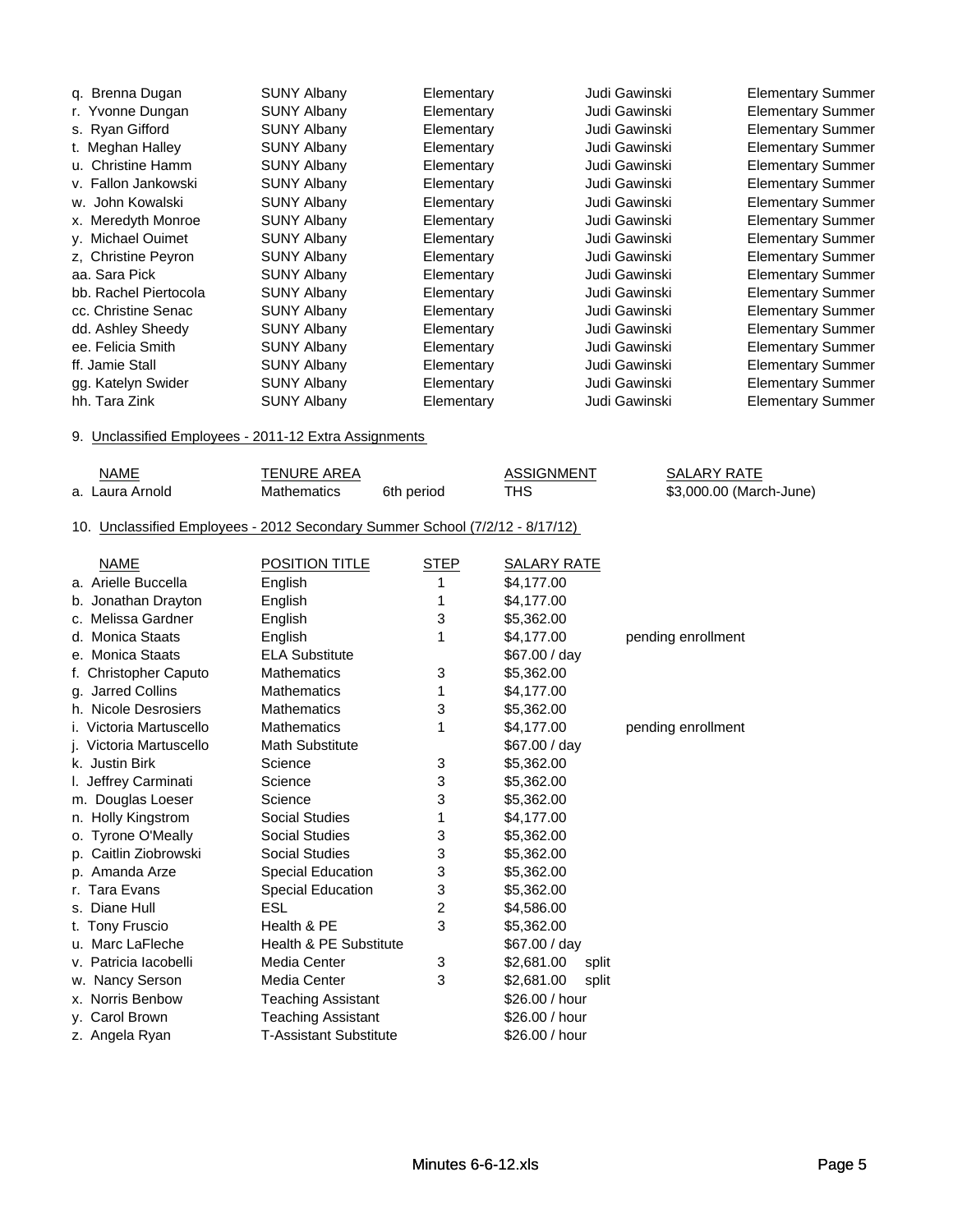#### 11. Unclassified Employees - 2012 Elementary Summer School (7/2/12 - 7/27/12)

| <b>NAME</b>                                                                                        | <b>POSITION TITLE</b>         | <b>STEP</b>    | <b>SALARY RATE</b> |                      |
|----------------------------------------------------------------------------------------------------|-------------------------------|----------------|--------------------|----------------------|
| a. Joanne Valenti                                                                                  | Kindergarten                  | 3              | \$2,384.00         |                      |
| b. Therese Bellerose                                                                               | Kindergarten                  | $\overline{c}$ | \$2,039.00         |                      |
| c. Christl Mueller                                                                                 | Grade 1                       | $\overline{c}$ | \$2,039.00         |                      |
| d. Kelly Phelan                                                                                    | Grade 1                       | 1              | \$1,856.00         |                      |
| e. Carolyn Borkowski                                                                               | Grade 2                       | 3              | \$2,384.00         |                      |
| f. Janice Hayward                                                                                  | Grade 2                       | 3              | \$2,384.00         |                      |
| g. Thomas Carroll                                                                                  | Grade 3                       | 3              | \$2,384.00         |                      |
| h. Scott Thompson                                                                                  | Grade 3                       | $\overline{c}$ | \$2,039.00         |                      |
| i. Deborah St. Onge                                                                                | Grade 4                       | 3              | \$2,384.00         |                      |
| j. Mary Joseph                                                                                     | Grade 4                       | 1              | \$1,856.00         |                      |
| k. Elizabeth O'Connor                                                                              | Grade 5                       | $\overline{c}$ | \$2,039.00         |                      |
| I. Megan Rosenzweig                                                                                | Grade 5                       | 3              | \$2,384.00         |                      |
| m. Amy Fraser                                                                                      | Grade 6                       | 1              | \$1,856.00         |                      |
| n. Cynthia Veeder                                                                                  | AIS/Reading                   | 3              | \$2,384.00         |                      |
| o. Jamie Bowen                                                                                     | <b>ESL</b>                    | 3              | \$2,384.00         |                      |
| p. Jamie Holmes                                                                                    | Media Center                  | 3              | \$2,384.00         |                      |
| q. Victoria Nadeau                                                                                 | <b>Teaching Assistant</b>     |                | \$26.00 / hour     |                      |
| r. Ann Marie Jabour                                                                                | Substitute Teacher            |                | \$67.00 / day      |                      |
| s. Rita Hotaling                                                                                   | Substitute Teacher            |                | \$67.00 / day      |                      |
| t. Sarah O'Hearn                                                                                   | Substitute Teacher            |                | \$67.00 / day      |                      |
| u. Scott Smith                                                                                     | Substitute Teacher            |                | \$67.00 / day      |                      |
| 12. Unclassified Employees - 2012 Elementary Special Education Support Services (7/2/12 - 8/17/12) |                               |                |                    |                      |
| <b>NAME</b>                                                                                        | <u>TENURE AREA</u>            | <b>STEP</b>    | <b>SALARY RATE</b> |                      |
| a. Aimee Todd                                                                                      | Special Education             | 1              | \$2,784.00         |                      |
| b. Tammie Lockrow                                                                                  | <b>Teaching Assistant</b>     |                | \$26.00 / hour     |                      |
| c. Cheryl Mace                                                                                     | <b>Teaching Assistant</b>     |                | \$26.00 / hour     |                      |
| b. Pamela Colozza                                                                                  | Speech Therapist              |                | \$55.94 / hour     | 6 hours per week max |
| 13. Unclassified Employees - 2012 Summer CSE Meetings                                              |                               |                |                    |                      |
| <b>NAME</b>                                                                                        | <b>TENURE AREA</b>            |                | SALARY RATE        | <b>MAX HOURS</b>     |
| a. Kellee Bonenfant                                                                                | Special Education             |                | \$43.13 / hour     | 10 hours             |
| b. Janice DeFazio                                                                                  | Elementary                    |                | \$56.56 / hour     | 10 hours             |
|                                                                                                    |                               |                |                    |                      |
| 14. Unclassified Employee - 2012 Summer Work                                                       |                               |                |                    |                      |
| <b>NAME</b>                                                                                        | <b>ASSIGNMENT</b>             |                | <b>SALARY RATE</b> | <b>MAX DAYS</b>      |
| a. Kileen Vayo                                                                                     | <b>Transition Coordinator</b> |                | \$246.25 / day     | 7 days               |
| 15. Unclassified Employees - 2012 Summer Music Enrichment Program (7/9/12 - 7/27/12)               |                               |                |                    |                      |
|                                                                                                    |                               |                |                    |                      |
| <b>NAME</b>                                                                                        | POSITION TITLE                | <b>STEP</b>    | <u>SALARY RATE</u> |                      |
| a. Jason Boemio                                                                                    | Teacher<br>Teacher            | 1              | \$1,392.00         |                      |
| b. Deborah Friedman                                                                                | Teacher                       | 1              | \$1,392.00         |                      |
| c. Christopher Sullivan                                                                            |                               | 1              | \$1,392.00         |                      |
| 16. Unclassified Employees - 2012 21st Century Summer Program (7/9/12 - 8/17/12)                   |                               |                |                    |                      |
| <b>NAME</b>                                                                                        | <b>POSITION TITLE</b>         |                | SALARY RATE        |                      |
| a. Kathleen Balint                                                                                 | Teacher                       |                | \$30.00 / hour     |                      |
| b. Kellee Bonenfant                                                                                | Teacher                       |                | \$30.00 / hour     |                      |
| c. Julia Dunsmoor                                                                                  | Teacher                       |                | \$30.00 / hour     |                      |

d. Christina Kole **Teacher Teacher** \$30.00 / hour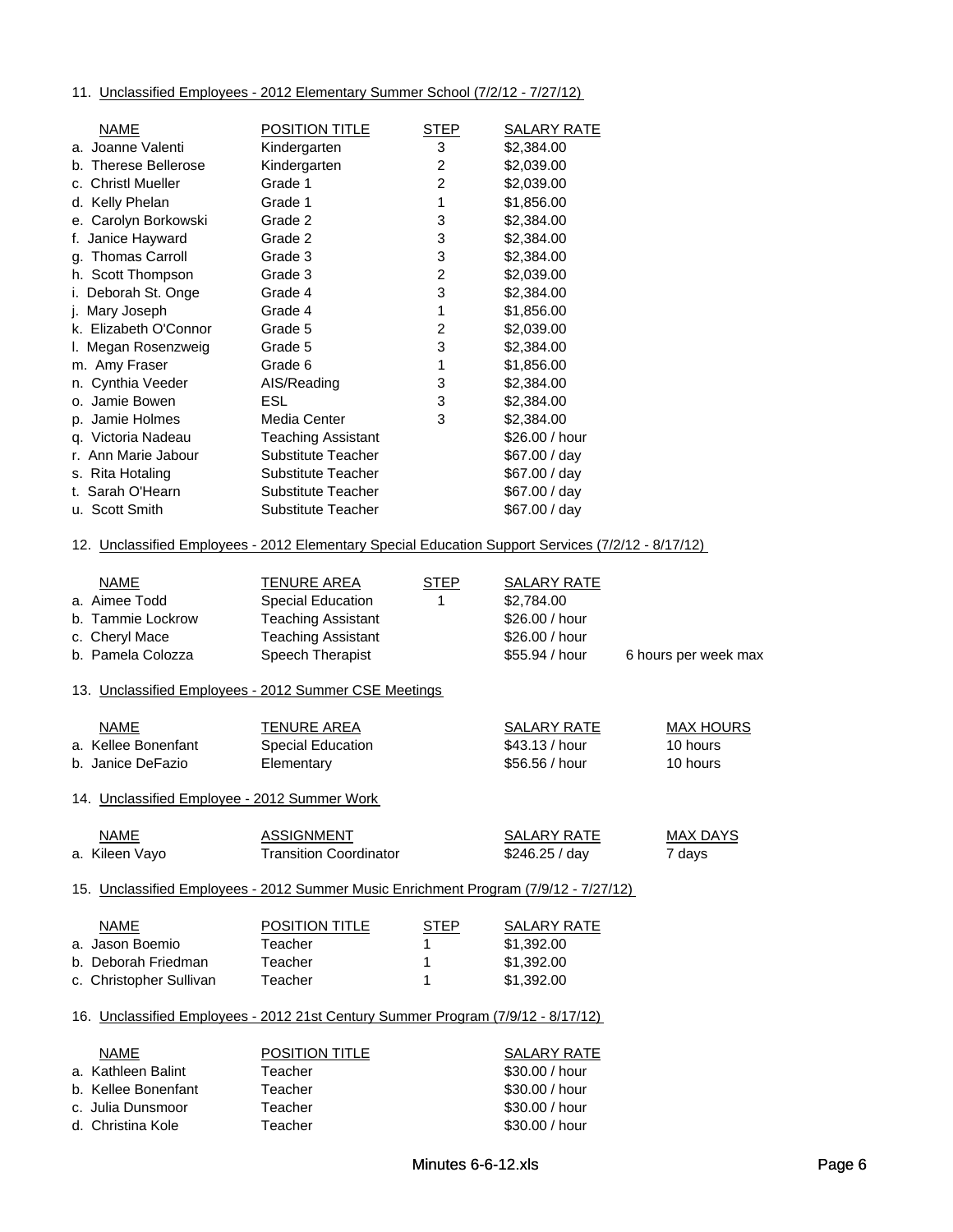| e. Karen Loatman      | Teacher                   | \$30.00 / hour |
|-----------------------|---------------------------|----------------|
| f. Brock Renfrew      | Teacher                   | \$30.00 / hour |
| g. Celine Boule       | <b>Teaching Assistant</b> | \$26.00 / hour |
| h. Sergio Espinal     | <b>Teaching Assistant</b> | \$26.00 / hour |
| i. Kathleen McLaren   | <b>Teaching Assistant</b> | \$26.00 / hour |
| j. Kyle O'Brien       | <b>Teaching Assistant</b> | \$26.00 / hour |
| k. Vincenza Sorriento | <b>Teaching Assistant</b> | \$26.00 / hour |
| k. Charles Walker     | <b>Teaching Assistant</b> | \$26.00 / hour |

#### 17. Unclassified Employees - 2012-13 Approved Minigrants

| <b>NAME</b>          | <b>TENURE AREA</b>       | <b>SALARY RATE</b> | <b>MAX HOURS</b> | <b>ASSIGNMENT</b> |
|----------------------|--------------------------|--------------------|------------------|-------------------|
| a. Jamie Bowen       | <b>ESL</b>               | 31.00 per hour     | 20 hours         | School 2          |
| b. Jamie Bowen       | <b>ESL</b>               | 31.00 per hour     | 4 hours          | Elementary        |
| c. Mary Zakarka      | Elementary               | 31.00 per hour     | 20 hours         | School 2          |
| d. Amye Speirs       | Elementary               | 31.00 per hour     | 15 hours         | School 16         |
| e. Tenika Wilcox     | Elementary               | 31.00 per hour     | 40 hours         | CH <sub>S</sub>   |
| f. Qiana Young       | <b>School Counselor</b>  | 31.00 per hour     | 40 hours         | CH <sub>S</sub>   |
| g. Amy Khuzwayo      | School Psychologist      | 31.00 per hour     | 20 hours         | <b>DMS</b>        |
| h. Elizabeth Pollock | <b>Special Education</b> | 31.00 per hour     | 20 hours         | <b>DMS</b>        |
| i. Brock Renfrew     | <b>Social Studies</b>    | 31.00 per hour     | 20 hours         | <b>DMS</b>        |
| j. Kim Bruton        | Science                  | 31.00 per hour     | 20 hours         | <b>THS</b>        |
| k. Rebecca Sparacin  | Science                  | 31.00 per hour     | 20 hours         | <b>THS</b>        |
| I. Rita Cao-Garcia   | <b>Special Education</b> | 31.00 per hour     | 46 hours         | School 1          |
| m. Cathy Richers     | Art                      | 31.00 per hour     | 25 hours         | Elementary        |
| n. Gary Bloomingdale | ESL                      | 31.00 per hour     | 4 hours          | Elementary        |
| o. Charles Seagle    | <b>ESL</b>               | 31.00 per hour     | 4 hours          | Elementary        |
| p. Jamie Holmes      | Media Specialist         | 31.00 per hour     | 9 hours          | Elementary        |

18 Unclassified Employees - 2011-12 Substitutes

UNCERTIFIED TEACHERS (\$90.00 / day) Jean Carucci Nicholas Martuscello

| HOME TUTORS (\$31.00 / hour) |                    |
|------------------------------|--------------------|
| Stephanie Dash               | Vanessa Kavanagh   |
| Ashley Grande                | Vincenza Sorriento |

#### 19. Unclassified Employees - 2012-13 Substitutes

ADMINISTRATORS (\$400.00 / day) Kathleen Slezak

20. Unclassified Employee - Resignation/Retirement Incentive

BE IT RESOLVED, that the Board of Education of the Enlarged City School District of Troy, NY, hereby accepts the recommendation of the Superintendent to approve the resignation of Amy Howie from the Elementary tenure area effective July 1, 2012 with the \$15,000.00 resignation incentive that the Board of Education approved on March 12, 2012.

B. Staff Matters - Classified (Reviewed by K. Culligan)

**Mrs. Wager-Rounds made a motion for Consent Agenda to approve Items 1-10. Second: Ms. Marro-Giroux Carried: 9-0**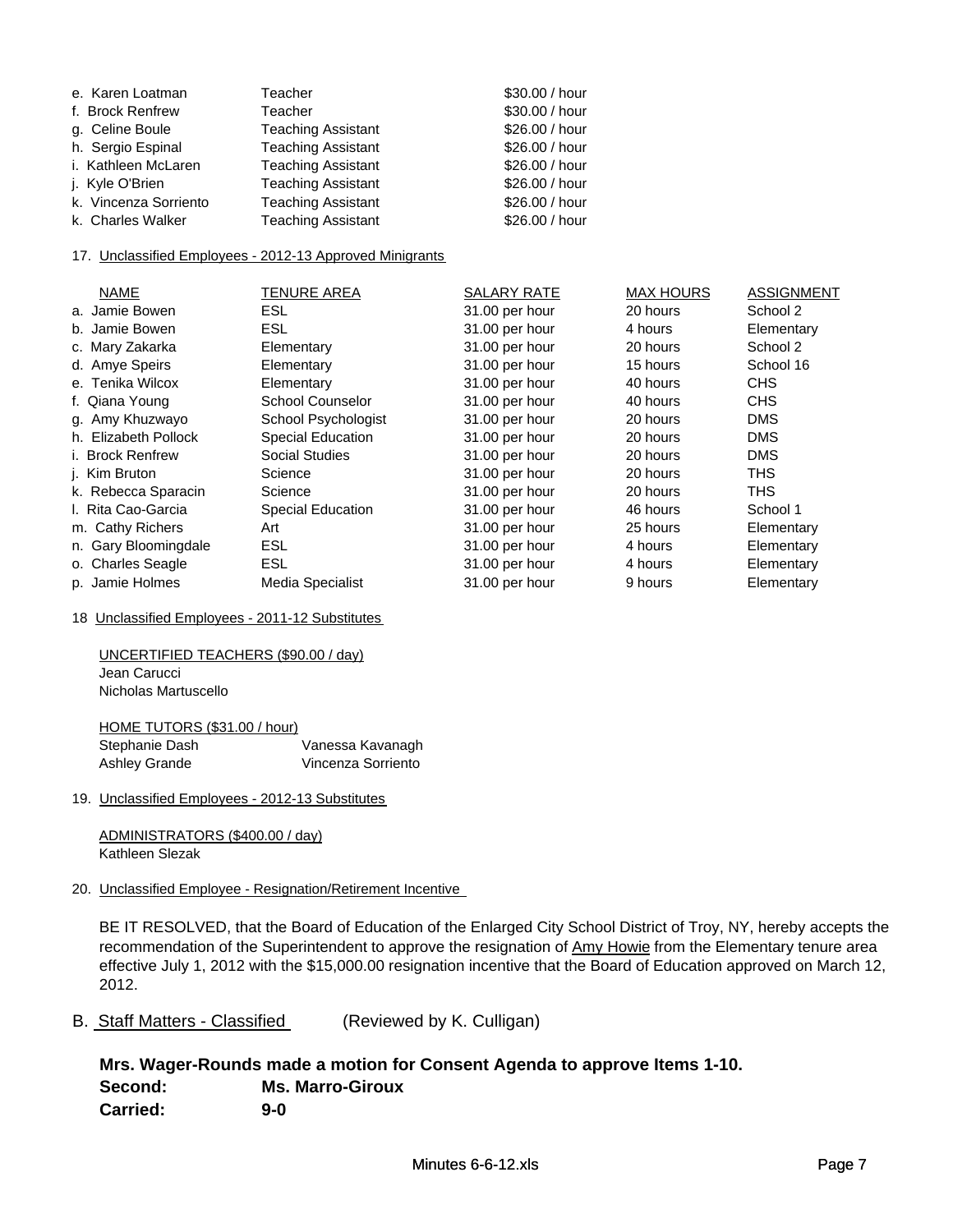BE IT RESOLVED, that the Board of Education of the Enlarged City School District of Troy, NY, hereby accepts the recommendation of the Superintendent to approve the following classified personnel actions:

1. Classified Employee - Leave of Absence

| <b>NAME</b><br>a. Patti Mott                                                                                                                                    | POSITION TITLE<br>Attendance Aide                                                                                                                                               | % SERVICE<br>100%                                                                                                                                                      | <b>ASSIGNMENT</b><br>Attendance Office                                                                                                         | $3/28/12 - 5/4/12$<br>(amend effective dates from BOE Agenda 5/2/12, page 3)                                                          | EFFECTIVE DATES                                                                                                                                  |
|-----------------------------------------------------------------------------------------------------------------------------------------------------------------|---------------------------------------------------------------------------------------------------------------------------------------------------------------------------------|------------------------------------------------------------------------------------------------------------------------------------------------------------------------|------------------------------------------------------------------------------------------------------------------------------------------------|---------------------------------------------------------------------------------------------------------------------------------------|--------------------------------------------------------------------------------------------------------------------------------------------------|
|                                                                                                                                                                 | 2. Classified Employee - Temporary Appointments                                                                                                                                 |                                                                                                                                                                        |                                                                                                                                                |                                                                                                                                       |                                                                                                                                                  |
| <b>NAME</b><br>a. Lisa Paolantonio                                                                                                                              | <b>POSITION TITLE</b><br><b>Clerk</b>                                                                                                                                           | <b>ASSIGNMENT</b><br>Attend / Registration                                                                                                                             | 5/15/12 - 6/30/12                                                                                                                              | <b>EFFECTIVE DATES</b>                                                                                                                | <b>SALARY RATE</b><br>\$14.00 / hour<br>(max 35 hrs / week)                                                                                      |
| b. Donald Kearns<br>c. Catherine Farrell                                                                                                                        | AudioVideo Specialist<br><b>Clerk</b>                                                                                                                                           | <b>District</b><br>Human Resource                                                                                                                                      | $7/1/12 - 6/30/13$<br>$7/1/12 - 6/30/13$                                                                                                       |                                                                                                                                       | \$23.55 / hour<br>\$14.25 / hour                                                                                                                 |
|                                                                                                                                                                 | 3. Classified Employee - 2011-12 Interns (Unpaid)                                                                                                                               |                                                                                                                                                                        |                                                                                                                                                |                                                                                                                                       |                                                                                                                                                  |
| <b>NAME</b><br>a. Dana Aurilio                                                                                                                                  | <b>COLLEGE</b><br>Sage College                                                                                                                                                  | <b>AREA OF STUDY</b><br><b>Occupational Therapist</b>                                                                                                                  |                                                                                                                                                | <b>SUPERVISOR</b><br>Jessica Maloney                                                                                                  | <b>ASSIGNMENT</b><br>School 2                                                                                                                    |
|                                                                                                                                                                 | 4. Classified Employee - 2011 Summer School Support Staff                                                                                                                       |                                                                                                                                                                        |                                                                                                                                                |                                                                                                                                       |                                                                                                                                                  |
| <b>NAME</b><br>a. Pamela Alicea<br>b. Maurice Friend<br>c. Danita Randolph<br>d. Altis McCleary<br>e. Marsha Briggs<br>f. Rosemary Coles<br>g. Victor Hicks     | <b>POSITION TITLE</b><br><b>School Monitor</b><br>School Monitor<br><b>Support Staff</b><br>School Monitor<br><b>School Nurse</b><br><b>Teacher Aide</b><br><b>Teacher Aide</b> | <b>ASSIGNMENT</b><br>Secondary<br>Secondary<br>Secondary<br>Elementary<br>Elementary<br>Elementary<br>Elementary                                                       | $7/2/12 - 8/17/12$<br>$7/2/12 - 8/17/12$<br>$7/2/12 - 8/17/12$<br>7/2/12 - 7/27/12<br>7/2/12 - 7/27/12<br>7/2/12 - 7/27/12<br>7/2/12 - 7/27/12 | <b>EFFECTIVE DATES</b>                                                                                                                | <b>SALARY RATE</b><br>\$19.44 / hour<br>\$20.28 / hour<br>\$11.00 / hour<br>\$20.67 / hour<br>\$25.48 / hour<br>\$22.26 / hour<br>\$20.67 / hour |
| 5. Classified Employee - 2011 Summer Support Staff                                                                                                              |                                                                                                                                                                                 |                                                                                                                                                                        |                                                                                                                                                |                                                                                                                                       |                                                                                                                                                  |
| <b>NAME</b><br>a. Ruth Hammond<br>b. Patti Mott                                                                                                                 | <b>POSITION TITLE</b><br><b>Census Enumerator</b><br><b>Census Enumerator</b>                                                                                                   | <b>ASSIGNMENT</b><br>Attend/Registration<br>Attend/Registration                                                                                                        | 7/1/12 - 8/31/12<br>7/1/12 - 8/31/12                                                                                                           | <b>EFFECTIVE DATES</b>                                                                                                                | <b>SALARY RATE</b><br>\$22.83 / hour<br>\$20.76 / hour                                                                                           |
|                                                                                                                                                                 | 6. Classified Employee - 2011 Summer Bookloan Staff                                                                                                                             |                                                                                                                                                                        |                                                                                                                                                |                                                                                                                                       |                                                                                                                                                  |
| <b>NAME</b><br>a. MaryLee Nichols<br>b. Mary Lee Nichols<br>c. Sandra Agars<br>d. Patricia Cook<br>e. Kenneth Dillon<br>f. Patricia Zlotnick<br>g. Peter Zucaro | <b>POSITION TITLE</b><br><b>Bookloan Assistant</b><br><b>Bookloan Assistant</b><br>Bookloan Aide<br>Bookloan Aide<br>Bookloan Aide<br>Bookloan Aide<br>Bookloan Aide            | <b>EFFECTIVE DATES</b><br>7/1/12 - 8/31/12<br>$9/1/12 - 9/30/12$<br>$7/1/12 - 8/31/12$<br>7/1/12 - 8/31/12<br>7/1/12 - 8/31/12<br>7/1/12 - 8/31/12<br>7/1/12 - 8/31/12 |                                                                                                                                                | <b>MAX HRS</b><br>30 hrs / week<br>20 hrs / week<br>25 hrs / week<br>25 hrs / week<br>25 hrs / week<br>25 hrs / week<br>25 hrs / week | <b>SALARY RATE</b><br>\$13.00 / hour<br>\$13.00 / hour<br>\$10.00 / hour<br>\$10.00 / hour<br>\$10.00 / hour<br>\$10.00 / hour<br>\$10.00 / hour |
|                                                                                                                                                                 | 7. Classified Employee - 2011 Summer Maintenance Staff                                                                                                                          |                                                                                                                                                                        |                                                                                                                                                |                                                                                                                                       |                                                                                                                                                  |
| <b>NAME</b><br>a. Lillie Lomax<br>b. Joseph Safford<br>c. Joseph Safford, Jr<br>d. John Sorriento<br>e. Jason Thompson                                          | <b>POSITION TITLE</b><br>Maintenance Helper<br>Maintenance Helper<br>Maintenance Helper<br>Maintenance Helper<br>Maintenance Helper                                             | <b>EFFECTIVE DATES</b><br>7/1/12 - 8/31/12<br>7/1/12 - 8/31/12<br>7/1/12 - 8/31/12<br>7/1/12 - 8/31/12<br>7/1/12 - 8/31/12                                             |                                                                                                                                                | <b>MAX HRS</b><br>35 hrs / week<br>35 hrs / week<br>35 hrs / week<br>35 hrs / week<br>35 hrs / week                                   | <b>SALARY RATE</b><br>\$12.00 / hour<br>\$12.00 / hour<br>\$12.00 / hour<br>\$12.00 / hour<br>\$12.00 / hour                                     |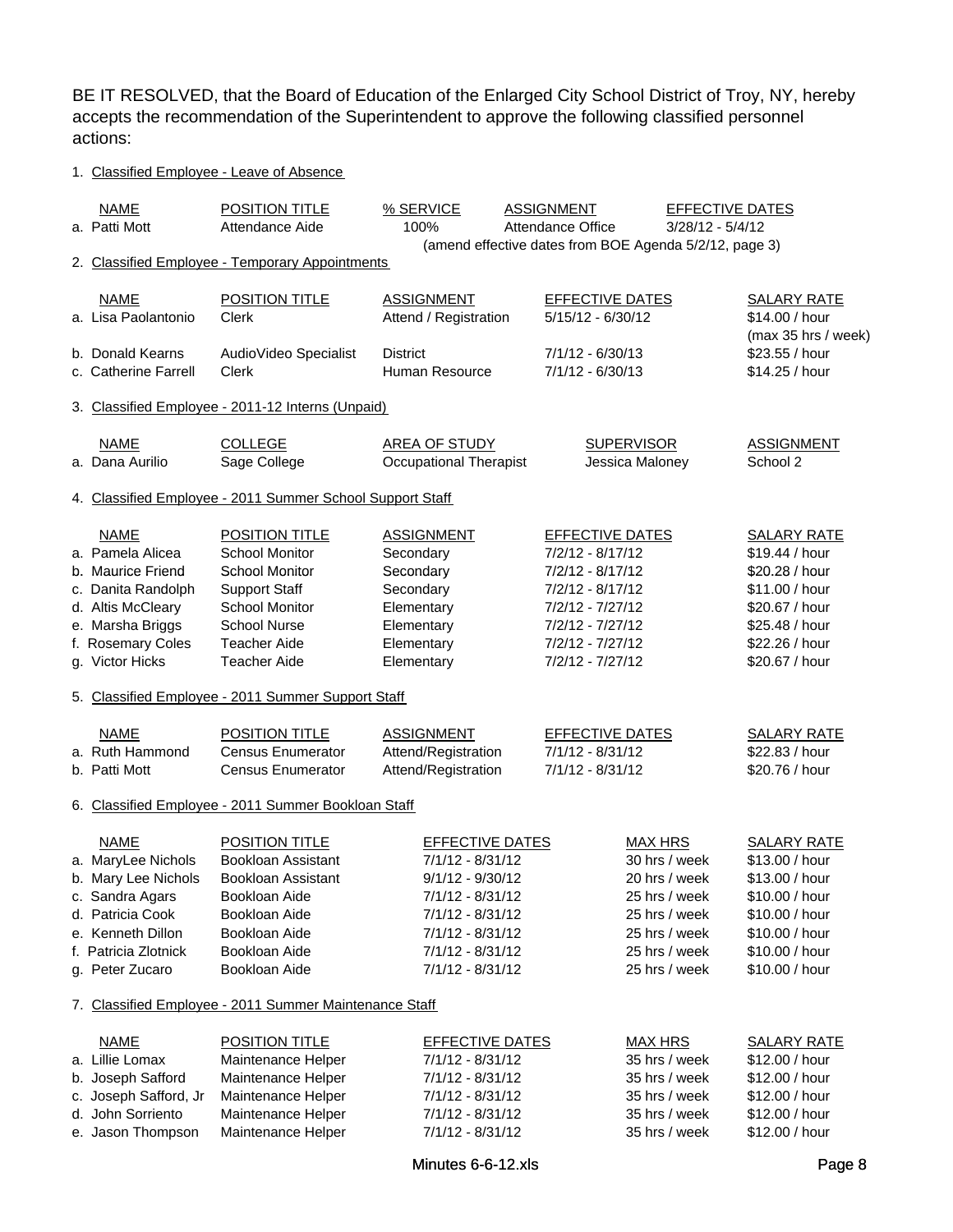### 8. Classified Employee - 2011-12 Substitutes

Tonjua Welch Patricia Zlotnick

| SCHOOL MONITOR (\$10.00 / hour)<br><b>Brian Houle</b> |                         |                         | MAINTENANCE WORKER (\$11.00 / hour)<br><b>Brian Houle</b> | Joseph Safford Jr.      |                         |
|-------------------------------------------------------|-------------------------|-------------------------|-----------------------------------------------------------|-------------------------|-------------------------|
| 9. Classified Employee - 2011-12 Volunteers           |                         |                         |                                                           |                         |                         |
| School 2                                              | Linda Dunham            |                         |                                                           |                         |                         |
| School 14                                             | Madelyn Joan Cloutier   |                         | (elementary summer school)                                |                         |                         |
| 10. Classified Employee - 2012-13 Substitutes         |                         |                         |                                                           |                         |                         |
| <b>NAME</b>                                           | <b>CLERK</b>            | <b>NURSE</b>            | <b>MONITOR</b>                                            | <b>TEACHER AIDE</b>     | <b>MAINT WORKER</b>     |
|                                                       | (\$11 / hr)             | (\$14 / hr)             | (\$10 / hr)                                               | (\$10 / hr)             | (\$11 / hr)             |
| <b>Brian Blowers</b>                                  |                         |                         |                                                           |                         | х                       |
| Joseph Bowman                                         |                         |                         |                                                           |                         | $\overline{\mathsf{x}}$ |
| <b>Steven Constable</b>                               | X                       |                         |                                                           |                         |                         |
| Linda Dunham                                          | $\overline{\mathsf{x}}$ |                         | $\overline{X}$                                            | X                       |                         |
| <b>Bonnie Furlong</b>                                 |                         | $\overline{\mathsf{x}}$ |                                                           |                         |                         |
| Casey Garmley                                         |                         |                         |                                                           |                         | Χ                       |
| Larry Gipson                                          |                         |                         |                                                           |                         | X                       |
| <b>Harriet Gleason</b>                                | Χ                       |                         |                                                           |                         |                         |
| Katherine Gorman                                      | $\overline{\mathsf{x}}$ |                         |                                                           | Χ                       |                         |
| Daniel Hardy                                          |                         |                         | X                                                         |                         |                         |
| William Hayes                                         |                         |                         |                                                           |                         | X                       |
| <b>Crystal Hebert</b>                                 |                         |                         | X                                                         | X                       |                         |
| Nicole Heckelman                                      |                         | X                       |                                                           |                         |                         |
| Kathryn Johnas                                        |                         | $\overline{\mathsf{x}}$ |                                                           |                         |                         |
| Lillie Lomax                                          |                         |                         |                                                           |                         | Χ                       |
| Shane Lynn                                            |                         |                         | X                                                         | X                       | $\overline{\mathsf{x}}$ |
| Daniel Maloney                                        |                         |                         |                                                           |                         | $\overline{\mathsf{x}}$ |
| Michael Maynard                                       |                         |                         |                                                           |                         | X                       |
| Diana McClure                                         | X                       |                         | X                                                         | X                       |                         |
| Anne Miller                                           | $\overline{X}$          |                         | X                                                         | $\overline{\mathsf{x}}$ |                         |
| <b>Edie Miller</b>                                    | $\overline{\mathsf{x}}$ |                         |                                                           | $\overline{\mathsf{x}}$ |                         |
| MaryLee Nichols                                       | $\overline{\mathsf{x}}$ |                         |                                                           |                         |                         |
| Paul O'Brien                                          |                         |                         |                                                           |                         | Χ                       |
| Lisa Paolantonio                                      | Χ                       |                         |                                                           |                         |                         |
| John Piscitella                                       |                         |                         | Χ                                                         |                         | X                       |
| <b>Rochelle Pringle</b>                               |                         |                         | Χ                                                         | Χ                       |                         |
| William Reohr                                         |                         |                         |                                                           |                         | X                       |
| Neil Ryan                                             |                         |                         |                                                           |                         | X                       |
| Adrienne Sansone                                      |                         |                         | X                                                         | X                       |                         |
| Joseph Safford                                        |                         |                         |                                                           |                         | $\overline{X}$          |
| Carol Schrom                                          | $\overline{\mathsf{x}}$ |                         |                                                           |                         |                         |
| <b>Emmet Schrom</b>                                   |                         |                         | $\overline{\mathsf{x}}$                                   |                         | $\overline{\mathsf{x}}$ |
| <b>Richard Schrom</b>                                 |                         |                         | X                                                         |                         | $\overline{\mathsf{x}}$ |
| John Sorriento                                        |                         |                         |                                                           |                         | X                       |
| Kathleen Stallmer                                     | X                       |                         |                                                           |                         |                         |
| Akyiaa Terry                                          |                         |                         | X                                                         | X                       |                         |
| Jason Thompson                                        |                         |                         |                                                           |                         | X                       |
| Kenneth Walker                                        |                         |                         | $\overline{\mathsf{X}}$                                   |                         | $\overline{\mathsf{x}}$ |
| Pamela Weber                                          |                         | $\overline{\mathsf{x}}$ |                                                           |                         |                         |

 $X$  x x  $X$ 

X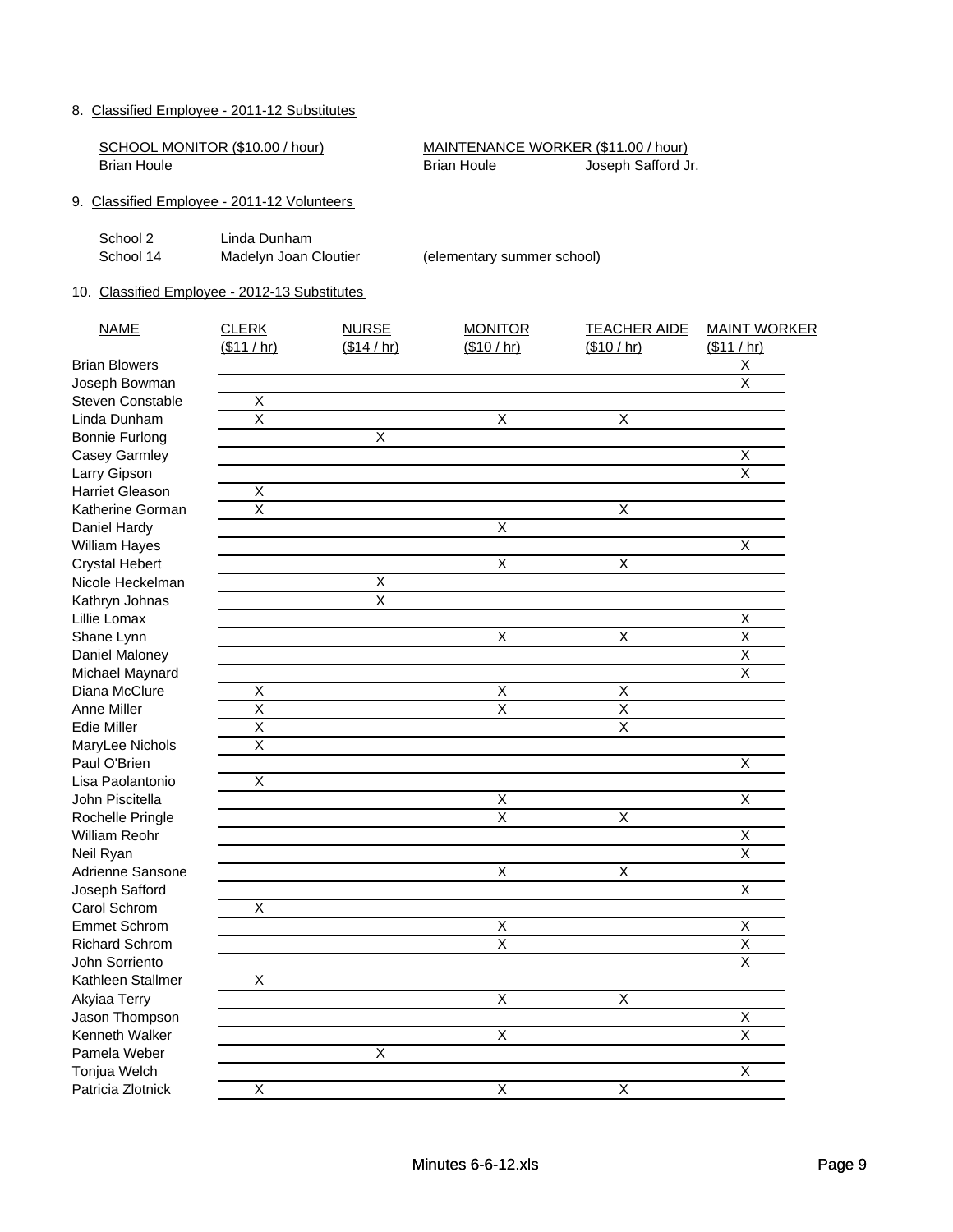### XI. SUPERINTENDENT'S RECOMMENDATIONS - PROGRAMS (reviewed by J. Carmello)

#### **Mrs. Wager-Rounds made a motion for Consent Agenda to approve Items 1-4. Second: Ms. Marro-Giroux Carried: 9-0**

1. Contract - CEO (homeless services) (Addendum I)

BE IT RESOLVED, that the Board of Education of the Enlarged City School District of Troy, hereby accepts the recommendation of the Superintendent to approve a contract with Commission on Economic Opportunity (CEO) for homeless services from July 1, 2012 through June 30, 2013 in the amount of \$61,739 to be paid from homeless grant.

2. Contract - Four Winds (tutorial services) (Addendum II)

BE IT RESOLVED, that the Board of Education of the Enlarged City School District of Troy, hereby accepts the recommendation of the Superintendent to approve a contract with Four Winds for tutorial services at a rate of \$30.00 per hour to be paid from general funds.

3. Committee on Special Education Placements

BE IT RESOLVED, that the Committee on Special Education has submitted to the Board of Education the following students having the registration numbers as listed below in classes for students with special needs:

#### Amendment-Agreement No Meeting 995699

| Annual Review |        |                   |
|---------------|--------|-------------------|
| 90793         | 993361 | 995790            |
| 261564        | 993362 | 995802            |
| 988123        | 993384 | 995903            |
| 988326        | 993567 | 996021            |
| 988507        | 993943 | 997838            |
| 988853        | 994008 | 997845            |
| 989790        | 994299 | 998016            |
| 990024        | 994300 | 998036            |
| 990503        | 994351 | 998118            |
| 990507        | 994352 | 998149            |
| 990552        | 994358 | 998270            |
| 991031        | 994400 | 998333            |
| 991633        | 994453 | 998357            |
| 991640        | 994460 | 1000427           |
| 991773        | 994462 | 1000436           |
| 991832        | 994481 | 1000451           |
| 991837        | 994488 | 1000462           |
| 991933        | 994496 | 1000480           |
| 992097        | 994644 | 1000537           |
| 992121        | 994645 | 1000609 2012-2013 |
| 992400        | 994934 | 1000680           |
| 992512        | 994947 | 998468            |
| 992526        | 994994 | 998624            |
|               |        |                   |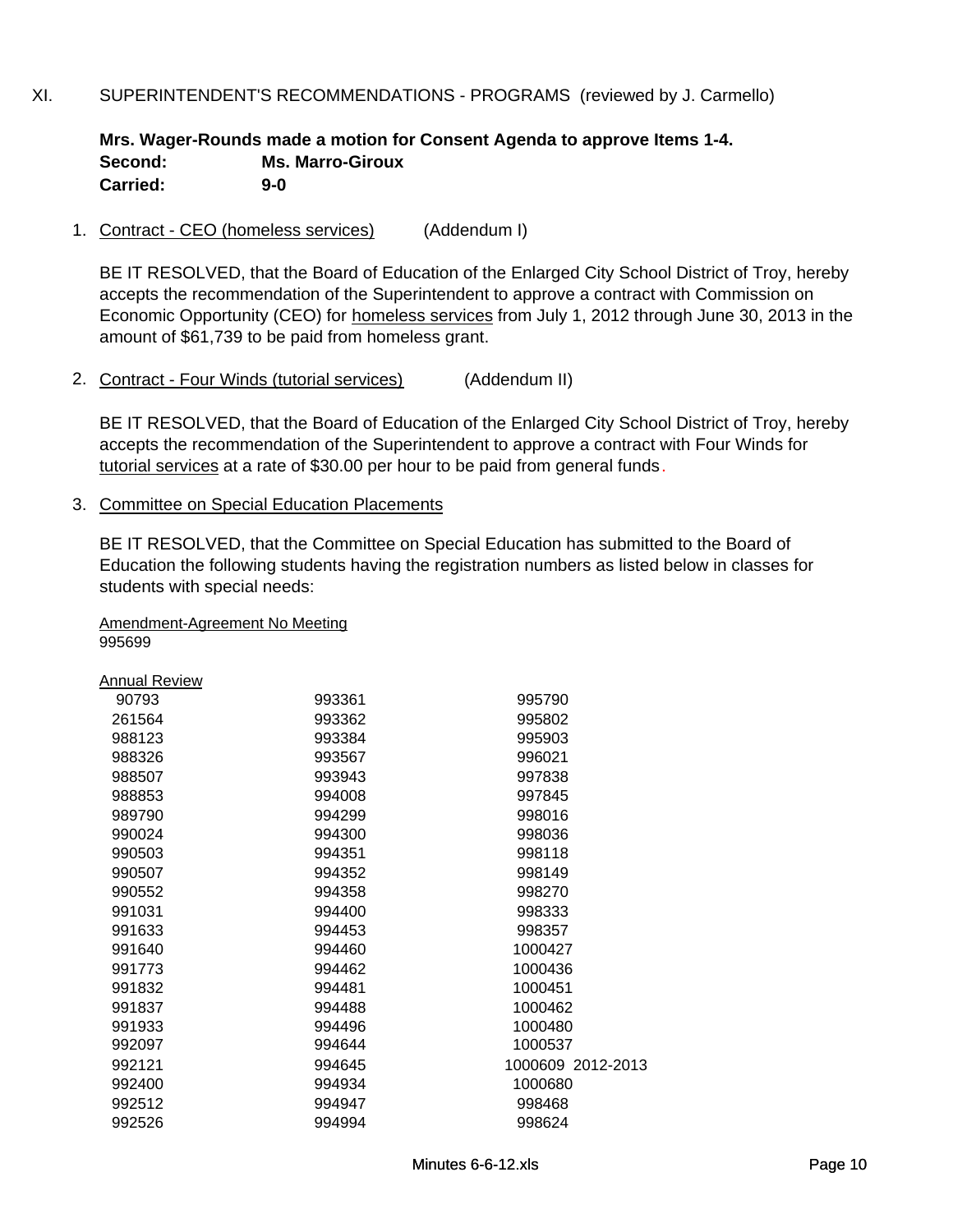| 992608                                    | 995036           | 998746                                   |
|-------------------------------------------|------------------|------------------------------------------|
| 992713                                    | 995067           | 999326                                   |
| 992810                                    | 995090           | 999331                                   |
| 993023                                    | 995110           | 999375                                   |
| 993038                                    | 995362           | 999682                                   |
| 993050                                    | 995508           | 999748                                   |
| 993055                                    | 995713           | 999843                                   |
| 993236                                    | 995724 2011-2012 |                                          |
| 993308                                    | 995724 2012-2013 |                                          |
| 993346                                    | 995737           |                                          |
| Initial Eligibility Determination Meeting |                  | <b>Requested Review Transfer Student</b> |
| 988133<br>Ineligible                      |                  | 993961                                   |
| 1000609 2011-2012                         |                  | 1000800                                  |
|                                           |                  | 1000800                                  |
| <b>Program Review</b>                     |                  | 1001194                                  |
| 988236                                    |                  |                                          |
| 998558                                    |                  |                                          |

# 4. Committee on Preschool Special Education Placements

BE IT RESOLVED, that the Committee on Special Education has submitted to the Board of Education the following students having the registration numbers as listed below in classes for preschool students with special needs:

| Amendment-Agreement No Meeting                   |                  | <b>Requested Review Transfer Student</b> |
|--------------------------------------------------|------------------|------------------------------------------|
| 999762                                           |                  | 1001066                                  |
| 999786                                           |                  |                                          |
| <b>Annual Review</b>                             |                  |                                          |
| 995900                                           | 998656           | 999830                                   |
| 998302                                           | 998666           | 999853                                   |
| 998384                                           | 998696 2012-2013 | 999935                                   |
| 998392                                           | 998831           | 999940 Declassified                      |
| 998404                                           | 999045           | 999969                                   |
| 998412                                           | 999418           | 1000272                                  |
| 998418                                           | 999473           | 1000391                                  |
| 998429 2012-2013                                 | 999479           | 1000480                                  |
| 998447                                           | 999510           | 1000718                                  |
| 998502                                           | 999547           | 1000733                                  |
| 998516 2012-2013                                 | 999584 2012-2013 | 1000734                                  |
| 998517                                           | 999617           | 1000795                                  |
| 998521                                           | 999637           |                                          |
| 998565                                           | 999650 2012-2013 |                                          |
| 998605                                           | 999719           |                                          |
| 998612                                           | 999763           |                                          |
| 998614                                           | 999769           |                                          |
| 998627                                           | 999781           |                                          |
| <b>Initial Eligibility Determination Meeting</b> |                  | <b>Requested Review</b>                  |
| 999817<br>Ineligible                             |                  | 998429 2011-2012                         |
| 1000838 2011-2012                                |                  | 998516                                   |
| 1000838 2012-2013                                |                  | 999584 2011-2012                         |
| 1000869 Ineligible                               |                  | 998696 2011-2012                         |
| 1000989 Ineligible                               |                  | 999477                                   |
|                                                  |                  |                                          |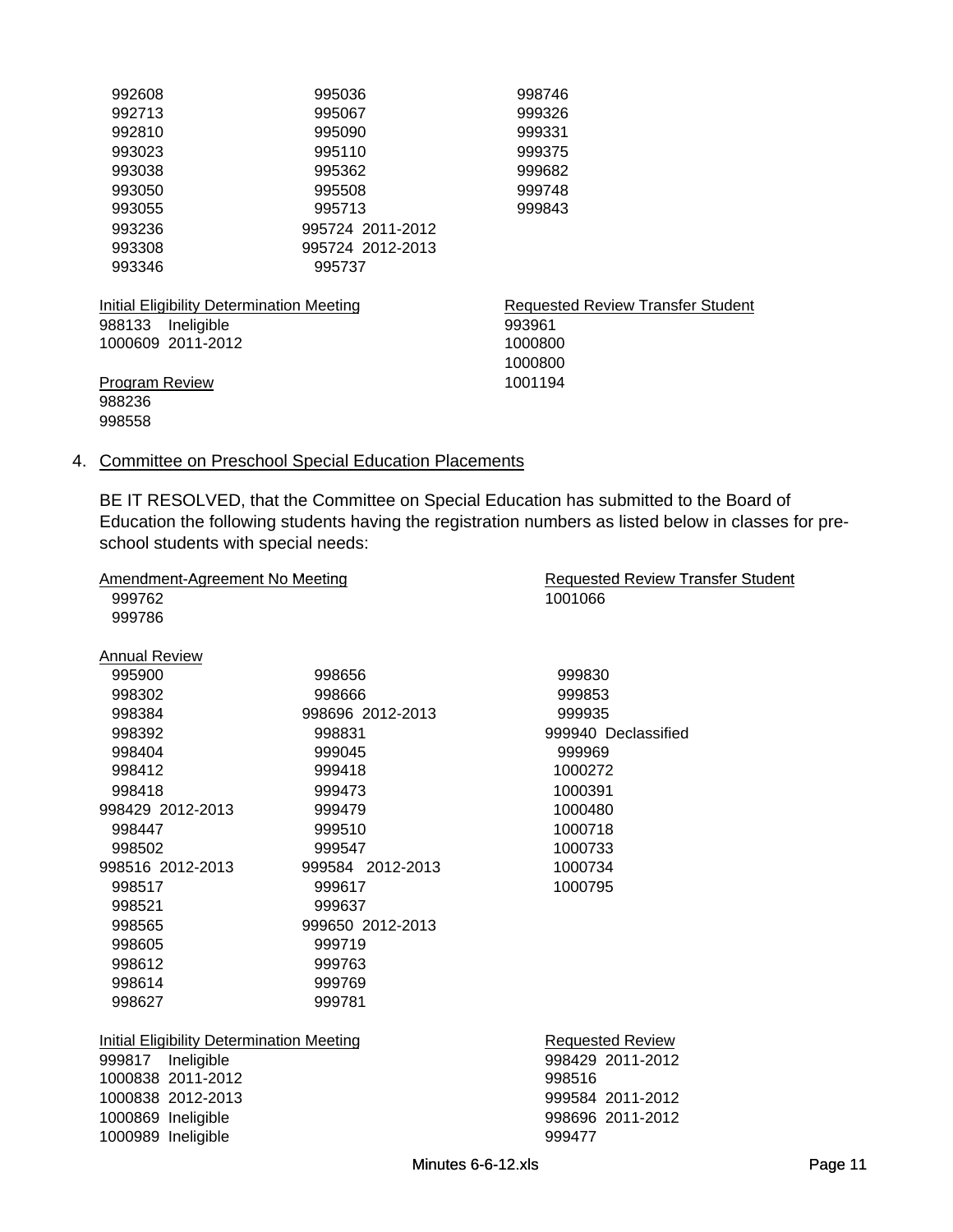| 1001027 Ineligible | 999650 2011-2012                      |
|--------------------|---------------------------------------|
| 1001074 2011-2012  | 1000453                               |
| 1001074 2012-2013  | 1000656                               |
| 1001082            | 1000871                               |
| 1001084 2011-2012  |                                       |
| 1001084 2012-2013  | Transfer Student-Agreement No Meeting |
| 1001103            | 998597                                |
| 1001104 2011-2012  | 1001160                               |
| 1001104 2012-2013  | 1001176                               |
|                    |                                       |

XII. SUPERINTENDENT'S RECOMMENDATIONS - BUSINESS FINANCE (reviewed by M. O'Neill)

#### **Mrs. Wager-Rounds made a motion for Consent Agenda to approve Items 1-17. Second: Ms. Marro-Giroux Carried: 9-0**

1. Contract - Guercio & Guercio (legal services) (Addendum III)

BE IT RESOLVED, that the Board of Education of the Enlarged City School District of Troy, hereby accepts the recommendation of the Superintendent to approve a contract with Guercio & Guercio LLP for legal services from July 1, 2012 through June 30, 2013 in the amount of \$94,875.00 to be paid from general fund.

2. Memorandum of Agreement - Troy Administrators Association (Addendum IV)

BE IT RESOLVED, that the Board of Education of the Enlarged City School District of Troy, hereby accepts the recommendation of the Superintendent to approve a Memorandum of Agreement with Troy Administrators Association for the period of July 1, 2010 through June 30, 2015.

3. 2011-12 Health Service Contracts (payment of services) (Addendum V)

BE IT RESOLVED, that the Board of Education, upon the recommendation of the Superintendent, approve the following Health Service Contracts for District students attending private and parochial schools outside the Troy City School District:

| School                                 | Payment      |
|----------------------------------------|--------------|
| <b>Albany City School</b>              | \$193,856.65 |
| East Greenbush Central School District | \$7040.15    |
| Waterford-Halfmoon UFSD                | \$1733.31    |

#### 4. Donations

BE IT RESOLVED, that the Board of Education, upon the recommendation of the Superintendent, hereby accepts the following donations:

| Donor                              | Purpose                            | Amount   |
|------------------------------------|------------------------------------|----------|
| <b>Capital Communication Cares</b> | PS 14 BBR Charity                  | \$500.00 |
| <b>Hannaford Helps</b>             | DMS supplies                       | \$96.00  |
| Kandy Fairley                      | PS 16 transportation - 100 Dresses | \$82.00  |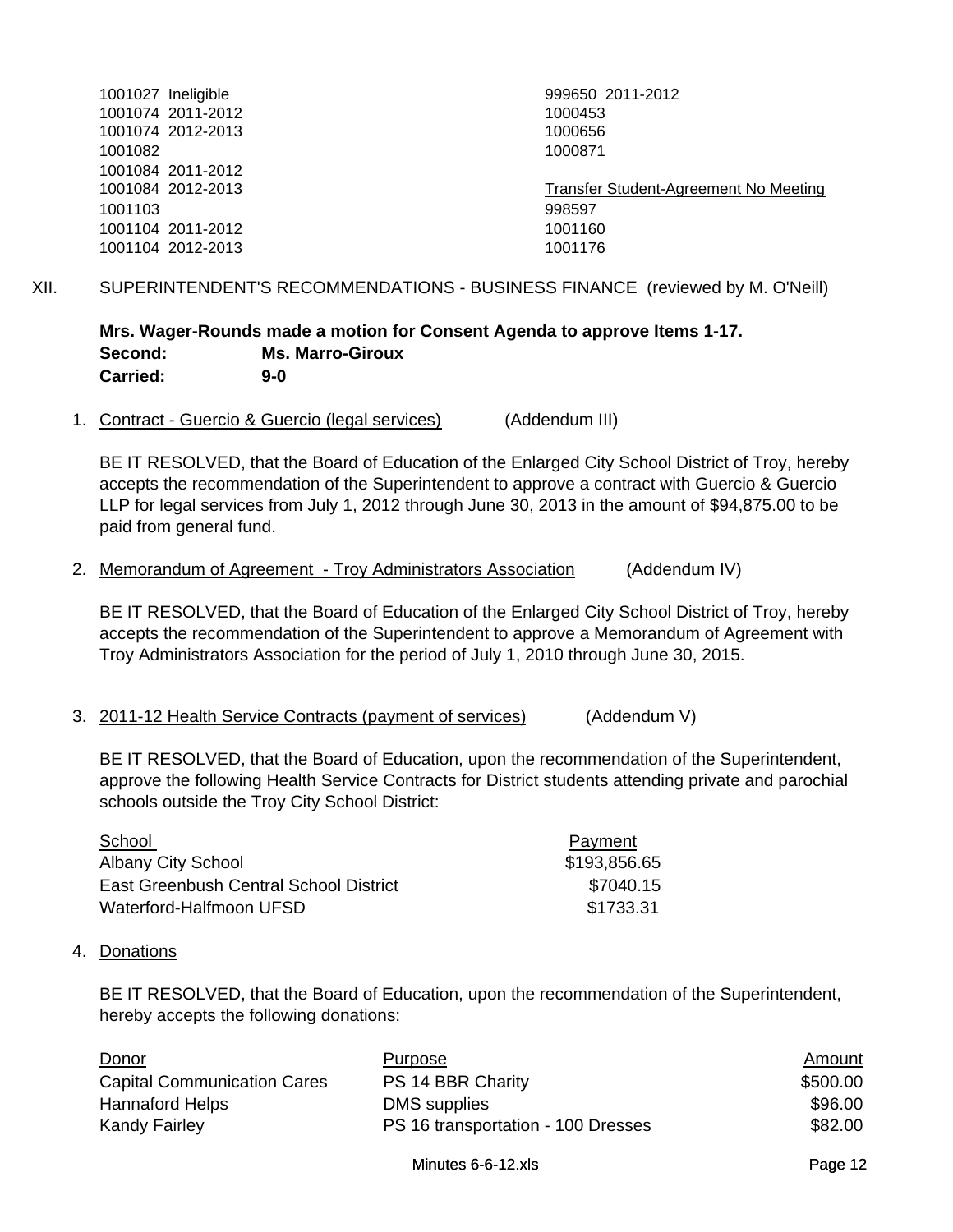| U.W. Marx Construction | student & retiree reception, retiree gifts, supplies | \$1500.00 |
|------------------------|------------------------------------------------------|-----------|
| Susan Himes - CHS      | Transportation - Indian Ladder Farms                 | \$164.00  |
| Abra Bentley - PS 18   | Transportation - 1st Grade trip                      | \$55.00   |
| PS 2 PTA               | Transportation - 3rd Grade trip                      | \$55.00   |
| PS 14 PTA              | Field Trip - 6th Grade                               | \$82.00   |
| PS 18 PTA              | Field Trip - Emma Treadwell Nature Ctr.              | \$109.40  |
| PS 18 PTA              | Field trip - 4th Grade                               | \$110.00  |
| PS 18 PTA              | Beyond Paper and Pencil - Grade 1                    | \$1500.00 |
| PS 18 PTA              | Field Trip - 1st Grade Dyken Pond                    | \$123.00  |

5. 2011-12 Tuition Rate for Non-Resident Students

BE IT RESOLVED, that the Board of Education, upon the recommendation of the Superintendent, approve the following estimated non-resident tuition rate shall be:

| <b>Regular Education:</b> | K-6   | \$2,056  |
|---------------------------|-------|----------|
|                           | 7-12  | \$4,049  |
| <b>Special Education:</b> | $K-6$ | \$20,013 |
|                           | 7-12  | \$22,006 |

6. Financial Reports (Addendum VI)

BE IT RESOLVED, that the Board of Education, upon the recommendation of the Superintendent, hereby approves the following financial reports:

- (a) Budget Transfers (April 2012)
- (b) Internal Claims Auditor Report (April 2012)
- (c) Treasurer's Report (April 2012)
- (d) Budget Status Reports (ending April 30, 2012)
- (e) Student Activity Fund (April 2012)
- 7. Bid Award Student Awards Certificate of Deposit

BE IT RESOLVED, that the Board of Education, upon the recommendation of the Superintendent, award the bid for Student Awards (TN97) certificate of deposit (CD) to First Niagara Bank at a rate of .27% in the amount of \$174,440.07 (effective May 22, 2012 and maturing May 15, 2013).

## 8. Bid Award - Cooperative Duplicating Paper (2012-13 School Year)

BE IT RESOLVED, that the Board of Education, upon the recommendation of the Superintendent, award the bid for Duplicating Supplies from the Cooperative Bid with Burnt-Hills-Ballston Lake Central Schools, Ballston Spa, Mohonasen, Niskayuna, Schalmont, Scotia-Glenville and Troy City School District opened on April 18, 2012 to the following lowest responsible responsive bidders:

Item 1. Offset Paper Recommended Award: WB Mason Company, Inc. 29 Mill Street Albany, NY 12204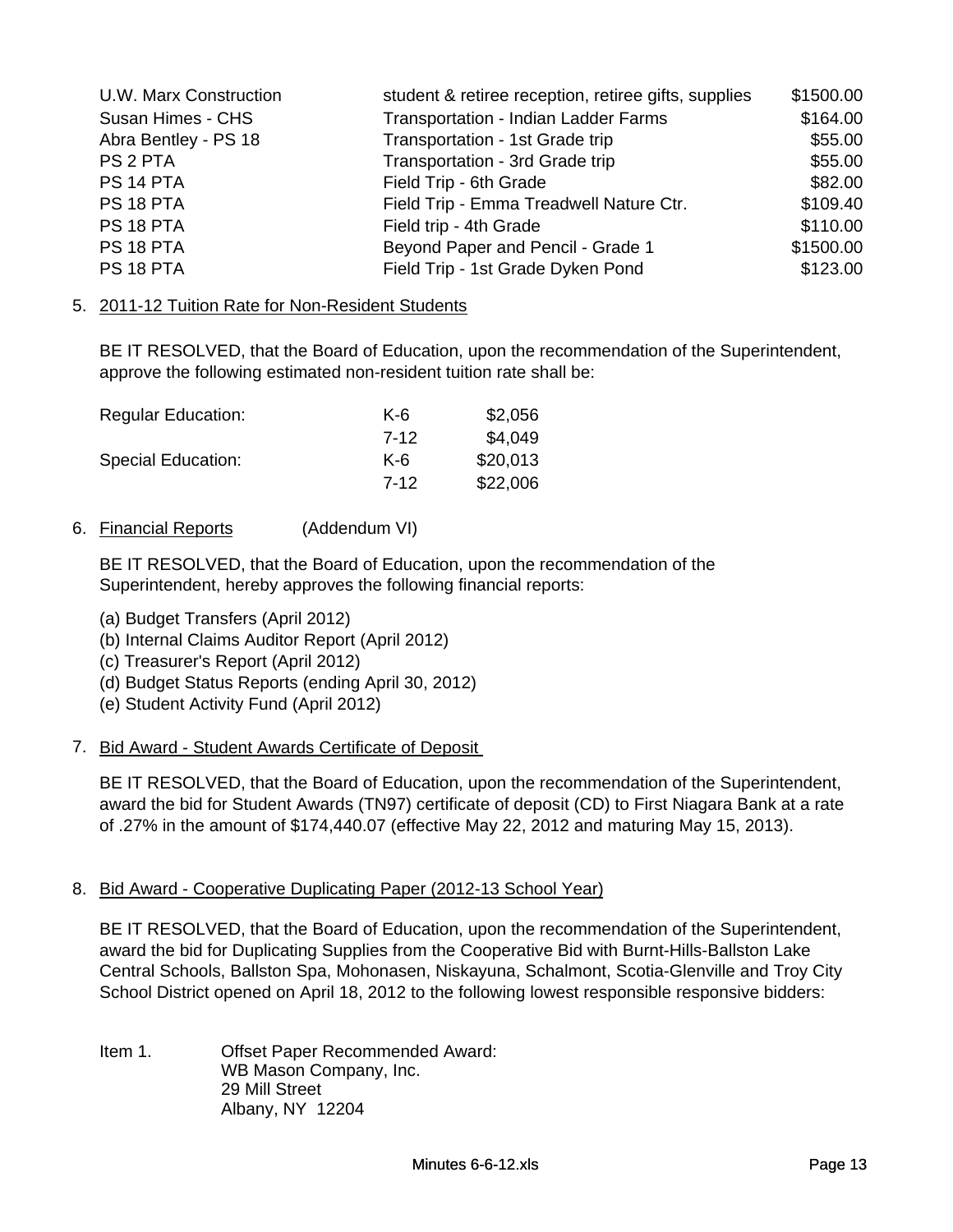- Item 2. Index Paper Recommended Award: WB Mason Company, Inc. 29 Mill Street Albany, NY 12204
- Item 3. NCR Paper Pre-Collated Recommended Award: WB Mason Company, Inc. 29 Mill Street Albany, NY 12204
- Item 4. Xerographic White Recommended Award: Contract Paper Group, Inc. 29 Mill Street Albany, NY 12204
- 9. Bid Award Custodial Supplies (2012-13 School Year)

BE IT RESOLVED, that the Board of Education, upon the recommendation of the Superintendent, make a partial award for the Bid for Custodial Supplies opened on May 15, 2012 for the 2012-2013 school year to the lowest responsible responsive bidders meeting all of the specification to the following companies:

| Sanico, Inc.<br>P. O. Box 2037<br>Binghamton, NY 13902                      | 2 items for \$364.64     |
|-----------------------------------------------------------------------------|--------------------------|
| Marty's True Value<br>1751 Van Vranken Avenue<br>Schenectady, NY 12308      | 5 items for \$1,773.84   |
| <b>Pyramid School Products</b><br>6510 North 54th Street<br>Tampa, FL 33610 | 3 items for \$147.71     |
| Hills & Markes, Inc.<br>1997 State Highway 5S<br>Amsterdam, NY 12010        | 13 items for \$53,775.70 |
| Calico Industries, Inc.<br>9045 Junction Drive<br>Annapolis, MD 20101       | 5 items for \$1,999.92   |
| R.H. Crown Co., Inc.<br>100 N. Market Street<br>Johnstown, NY 12095         | 11 items for \$2,799.84  |
| ATSCO (Albany Theatre Supply)<br>445 North Pearl Street<br>Albany, NY 12204 | 9 items for \$25,665.60  |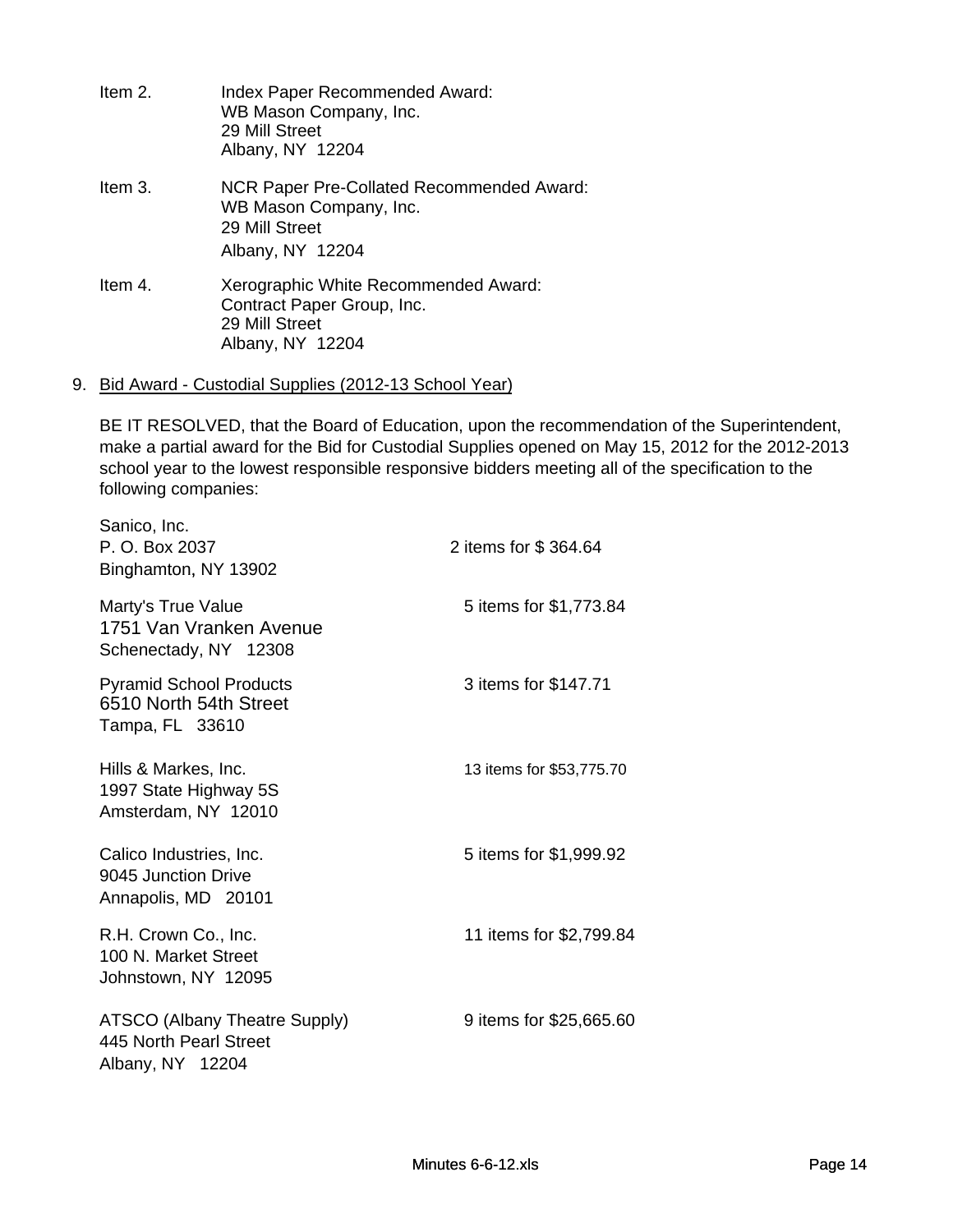| E.A. Morse Co., Inc.<br>1210 Route 9<br>Castleton, NY 12033       | 8 items for \$13,709.08 |
|-------------------------------------------------------------------|-------------------------|
| Lusco Paper Co., Inc.<br>1401 - 5th Avenue<br>Troy, NY 12180      | 5 items for \$1,093.80  |
| Leland Paper Co.<br>10 Leland Drive<br>Glens Falls, NY 12801      | 1 items for \$177.84    |
| Sansolutions, Inc.<br>130 West Street<br>Elmira Heights, NY 14903 | 2 items for \$1,711.20  |

for a partial award of 64 items in the amount of \$103,041.33; and Due to the confusion in specifications,

BE IT RESOLVED that the Board of Education, upon the recommendation of the Superintendent, reject Item 12 from all the bids for the poly bags and re-bid the item.

### 10. Bid Award - Refuse Removal

BE IT RESOLVED, that the Board of Education upon the recommendation of the Superintendent, award the bid for Refuse Removal (district wide) for the period of July 1, 2012 through June 30, 2013 to the lowest responsible responsive bidder:

County Waste & Recycling Service, Inc. 1927 Route 9 Clifton Park, NY 12065 District-wide daily pickup 7/01/12 - 6/30/13 Cost for additional pickups if needed: 6 cubic yards 8 cubic yards 10 cubic yards Any missed pickups will be deducted fat above cost per unit. Cost of roll-off containers as needed for 10 cubic yards, 20 cubic yards and 30 cubic yards will be: Charge per ton \$65.00 ea. Per hall charge \$150.00 ea. Monthly rental no charge no charge \$52,750.00 \$60.00 \$80.00 \$100.00

#### 11. Bid Award - Aera-Vator

BE IT RESOLVED, that the Board of Education upon the recommendation of the Superintendent, award the bid for Aera-Vator which opened May 2, 2012 to the lowest responsible responsive bidder: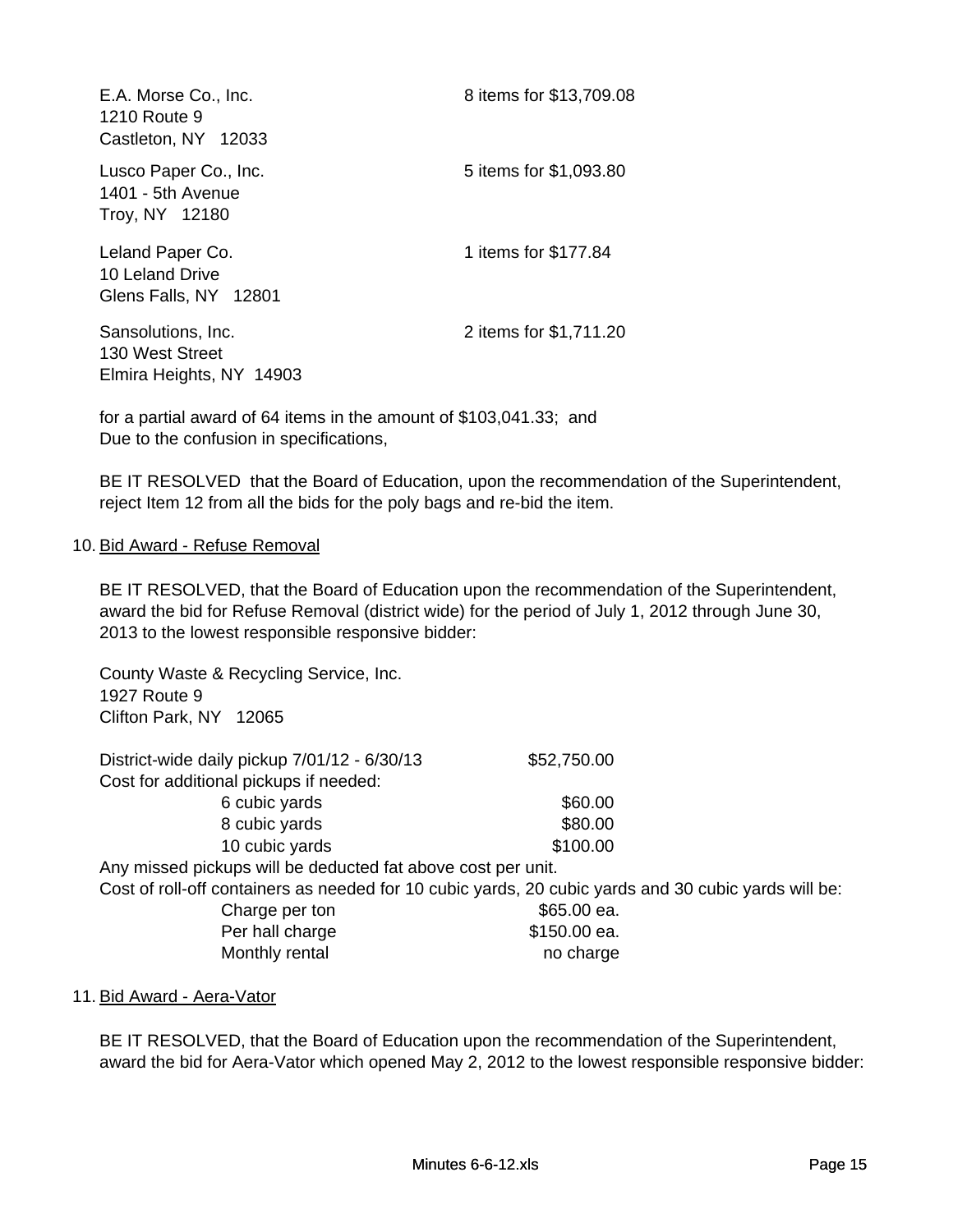Grassland Equipment & Irrigation Corp. 892-989 Troy Schenectady Road Latham, NY 12110 **For total bid amount of \$12,637.50.** 

#### 12. Bid Award - Aerial Lift Work Platform

BE IT RESOLVED, that the Board of Education upon the recommendation of the Superintendent, award the bid for Aerial Lift Work Platform which opened May 2, 2012 to the lowest responsible responsive bidder:

Apex Pinnacle P.O. Box 449 16 Canal Street

Port Crane, NY 13833 For total bid amount of \$10,684.95.

#### 13. Surplus - Furniture

BE IT RESOLVED, that the Board of Education, upon the recommendation of the Superintendent, declare as surplus all furnishings removed from the closing of School 12 and the relocation of the Doyle Middle School for the purpose of reconstruction, the following equipment after it is determined that any of the equipment will be no longer necessary for educational use, and be it further resolved that the items be put up for public sale or be properly disposed through donations as allowed by law or as scrap.

#### 14. Surplus - Equipment and Textbooks

BE IT FURTHER RESOLVED, that the Board of Education, upon the recommendation of the Superintendent, declare as surplus the equipment and textbooks no longer necessary for educational use as listed :

Maintenance Equipment: 1993 GMC Box Truck with Operating Lift 1999 John Deere Snow Blower

Technology:

Princeton Destination Monitors; 5 each

Office Equipment: Lateral File Cabinets; 5 each

Textbooks:

| Course           | <b>ISBN</b> |     |
|------------------|-------------|-----|
| Calculus         | 0618-14918X | 50  |
| <b>Biology</b>   | 0805-367772 | 24  |
| Buen Viaje 1     | 0078-256801 | 160 |
| Buen Viaje 2     | 0078-256828 | 140 |
| Buen Viaje 3     | 0026-418134 | 100 |
| Bon Voyage 1     | 0078-212561 | 25  |
| Bon Voyage 2     | 0078-21257x | 40  |
| Bon Voyage 3     | 0078-60616  | 35  |
| Bravo (French 4) | 1413-029795 | 25  |
| Amici 1          | 0963-72794x | 50  |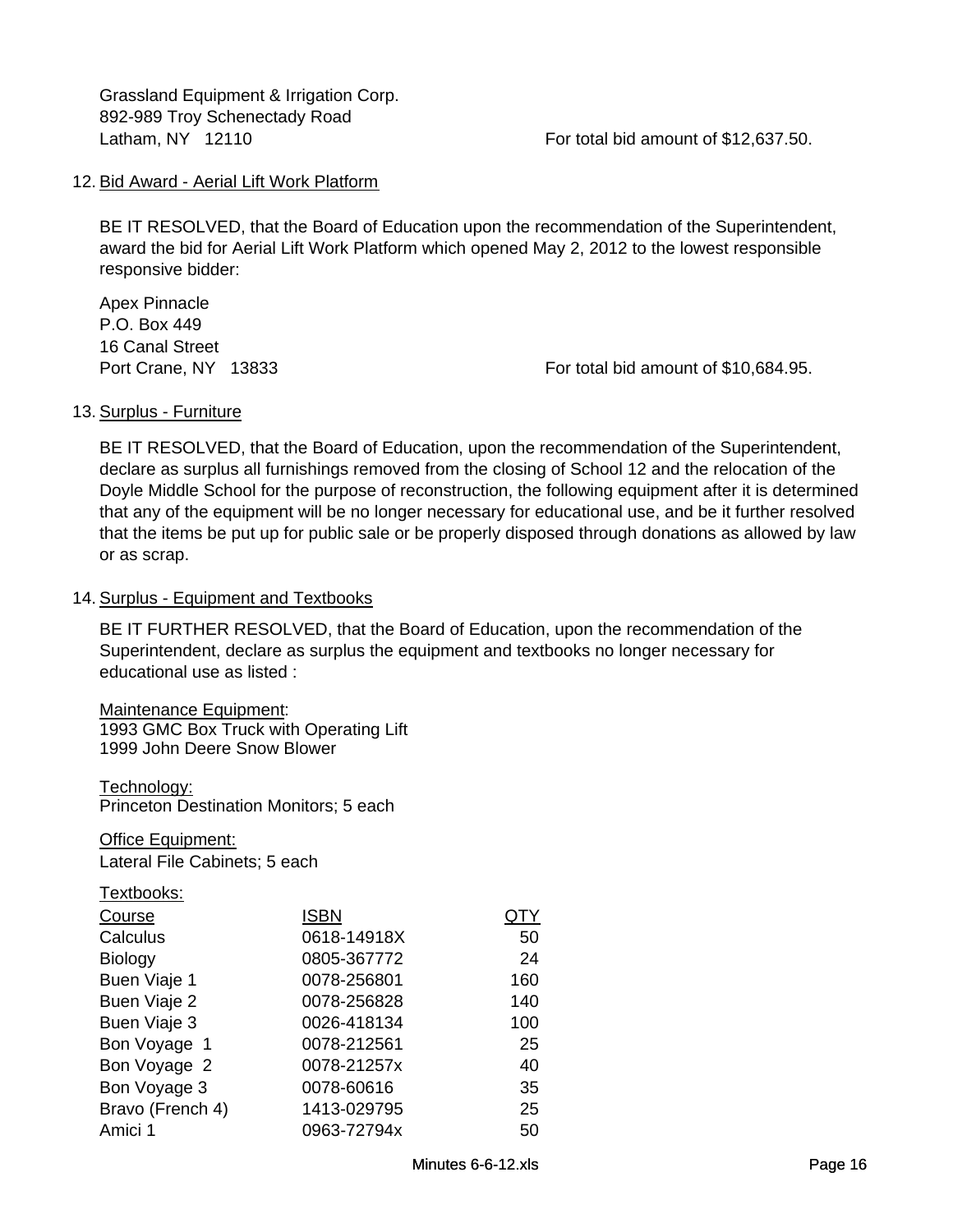### 15. School Lunch Prices

BE IT RESOLVED, that the Board of Education, upon the recommendation of the Superintendent, hereby approves an increase in the price of the school lunch as follows:

| Elementary | \$1.55 |
|------------|--------|
| Secondary  | \$1.80 |

#### 16. Change Orders - Capital Project

BE IT RESOLVED, that the Board of Education, upon the recommendation of the Superintendent, hereby approves the following change orders as follows:

| Contractor                  | Change Order | Amount              |
|-----------------------------|--------------|---------------------|
| CFI Contracting Inc.        | $SC-02$      | \$418.00            |
| Collett Mechanical, Inc.    | 2-001        | \$7,186.00 (credit) |
| Neoplanta Restoration, Inc. | ASB-03       | \$6,329.83          |

#### 17. Final Payments - Capital Project

BE IT RESOLVED, that the Board of Education, upon the recommendation of the Superintendent, hereby approves the following final payments as follows:

| Contractor                | Amount     |
|---------------------------|------------|
| <b>Collett Mechanical</b> | \$60.00    |
| J. McBain Electric        | \$9,831.60 |
| T. McElligott, Inc.       | \$8,547.50 |

## XIII. SETTLEMENT RESOLUTION (green sheet)

**Mrs. Wager-Rounds made a motion to approve the following resolution which was added to the agenda:**

| Second:         | <b>Ms. Marro-Giroux</b> |
|-----------------|-------------------------|
| <b>Carried:</b> | $9-0$                   |

BE IT RESOLVED, that the Board of Education of the Enlarged City School District of Troy hereby approves the settlement of the disciplinary action against a tenured employee denoted as SED Case No. 19,177, on the terms and conditions set forth in the Settlement Agreement and Release between the parties thereto.

## XIV. DISCUSSION ITEMS

Mrs. Wager-Rounds stated the Board would like to update the District's tag line to correspond with the roll out of the new Vision and Mission Statements. Several options were offered and the public informally voted on their preference. It was decided that the new tag line will be "Today's students; Tomorrow's leaders".